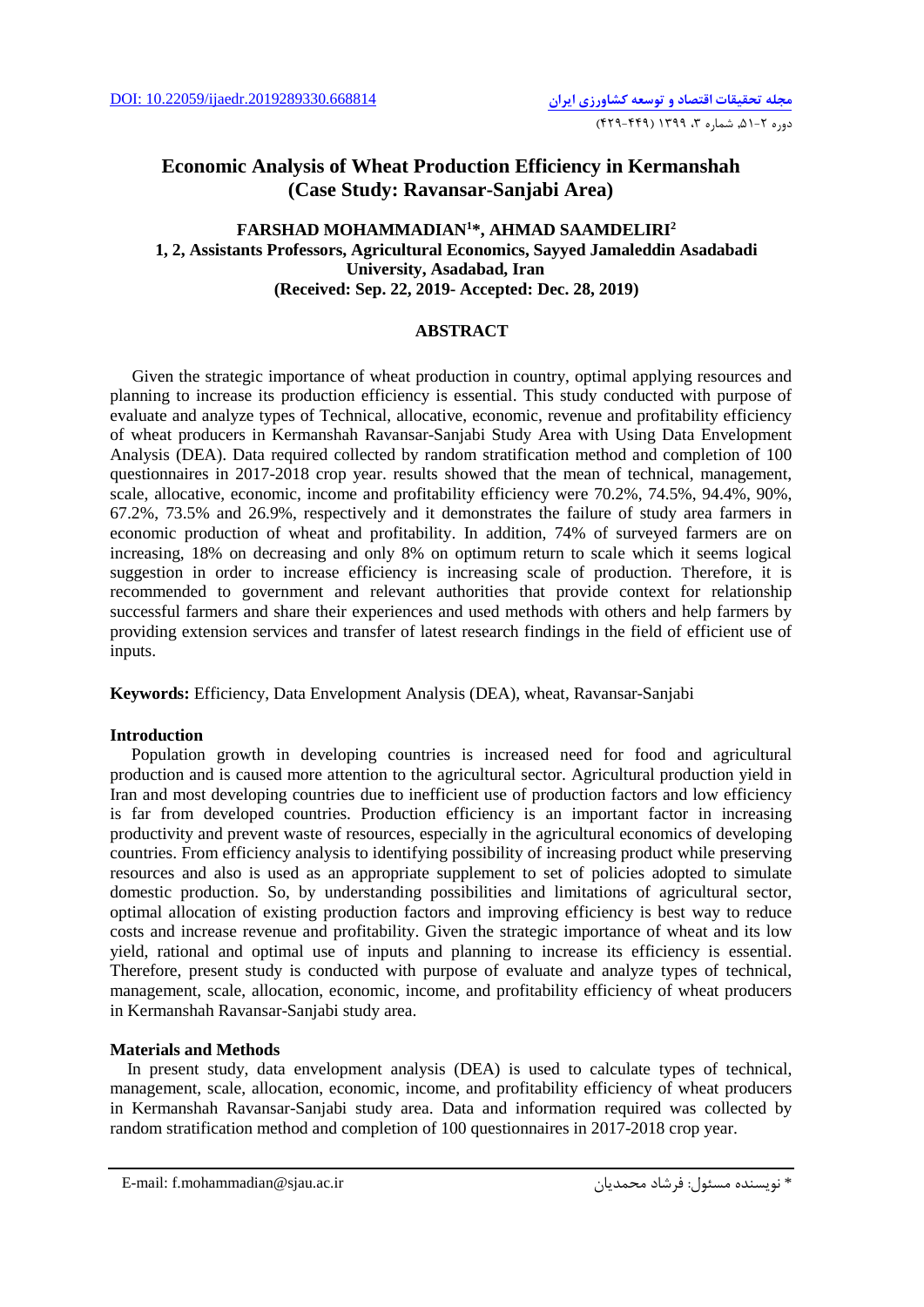### **Results and discussion**

 Results showed that mean of technical, management and scale efficiency of irrigated wheat producers were 70.2%, 74.5% and 94.4%, respectively. So wheat farmers can increase technical efficiency by reducing input usage without changing the product level. Also, 74% of surveyed farmers are working on increasing, 18% on decreasing and only 8% on optimum returns to scale. Mean allocative and economic efficiency with variable returns to scale are calculated 90%, and 67.2%, respectively which inefficient use with inadequate input management are reasons for this. Mean income and profitability efficiency were calculated 73.5% and 26.9%, respectively. It is observed that wheat producers in terms of cost and income are in poor performance and worse, cost efficiency is not combined with income efficiency and only one aspect of profitability is considered. So, as expected, profitability efficiency of farms surveyed is very low.

#### **Suggestion**

 As regards 74% of surveyed farmers are working on increasing scale, therefore, increasing scale of production to reduce costs and income is seems a good decision. Based on the results, farmers do not optimally use fertilizer and chemical pesticide inputs, especially water as the most important input in the agricultural sector. Therefore, by about 50% reducing pesticide and chemical fertilizer inputs and by about 30% reducing water use without reducing crop levels, In addition to reducing production costs, it will greatly improve quality of the environment. Furthermore, by properly managing inputs, costs and product sales, farmers in addition to reducing costs, can increase their income and profits. Recommended to government and relevant authorities that provide context for relationship successful farmers and share their experiences and used methods with others and help farmers by providing extension services and transfer of latest research findings in the field of efficient use of inputs.

**Keywords:** Efficiency, Data Envelopment Analysis (DEA), wheat, Ravansar-Sanjabi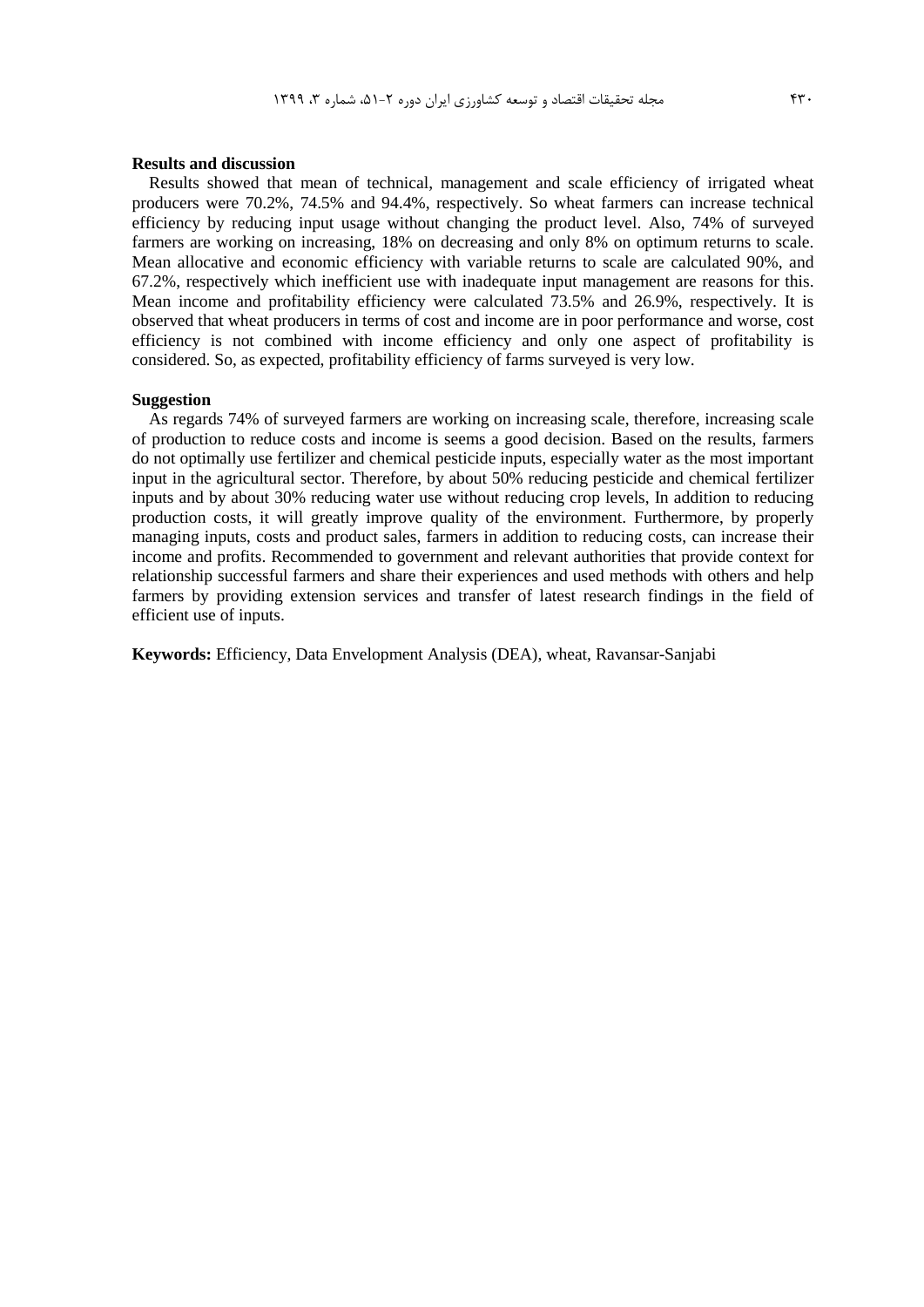**تحلیل اقتصادي کارایی تولید گندم در کرمانشاه**

**(مطالعه موردي: محدوده روانسر-سنجابی)** 

**2 \*، احمد سام دلیري <sup>1</sup> فرشاد محمدیان ،1 ،2 استادیاران گروه اقتصاد کشاورزي، دانشگاه سیدجمالالدین اسدآبادي، اسدآباد، ایران (تاریخ دریافت: -98/6/31 تاریخ تصویب: 98/10/7)**

## **چکیده**

**با توجه به اهمیت استراتژیک تولید گندم در کشور، بهکارگیري بهینه نهادهها و برنامهریزي در جهت افزایش کارایی تولید آن ضروري است. مطالعه حاضر با هدف بررسی و تحلیل انواع کارایی فنی، تخصیصی، اقتصادي، درآمد و سودآوري کشاورزان گندمکار محدوده مطالعاتی روانسر-سنجابی کرمانشاه با استفاده از روش تحلیل پوششی دادهها (DEA (صورت گرفته و اطلاعات مورد نیاز به روش طبقهبندي تصادفی و تکمیل 100 پرسشنامه در سال زراعی 1396-97 جمعآوري شده است. نتایج مطالعه نشان داد که متوسط کارایی فنی، مدیریتی، مقیاس، تخصیصی، اقتصادي، درآمد و سودآوري بهترتیب ،70/2 ،74/5 ،94/4 ،90 67/2 ، 73/5 و 26/9 درصد و بیانگر عدم موفقیت کشاورزان محدوده در تولید اقتصادي گندم و سودآوري بوده است. همچنین، 74 درصد کشاورزان مورد بررسی در بازده افزایشی، 18 درصد در بازده کاهشی و تنها 8 درصد در بازده بهینه نسبت به مقیاس فعالیت میکنند که پیشنهاد افزایش مقیاس تولید در جهت افزایش کارایی منطقی بهنظر میرسد. لذا، به دولت و مسئولان ذيربط پیشنهاد میشود زمینه ارتباط کشاورزان موفق و انتقال تجربیات و روشهاي مورد استفاده آنان به سایرین را فراهم و با ارائه خدمات ترویجی و انتقال جدیدترین یافتههاي مراکز تحقیقاتی در زمینه استفاده بهینه از نهادهها، کشاورزان را یاري کنند.** 

**واژههاي کلیدي: کارایی، تحلیل پوششی دادهها (DEA(، گندم، روانسر-سنجابی**

Benin et al., 2004; Ohadi et al., ) افزایش تولید است 2015). همواره کمیابی منابع از محدودیتهاي مهم و اساسی در فرایند تولید بوده و براي ایجاد یک زندگی مطلوب، بشر چارهاي بجز استفاده هر چه بهتر از امکانات موجود بهمنظور تولید بیشتر و باکیفیت ندارد (esfanjenari kenari, 2011). از استراتژیهای اصلی دستیابی به رشد بهرهوري در بخش کشاورزي، نوآوريهاي فنآوري و استفاده کارآمدتر از فنآوري موجود است (2011 ,Hoang & Coelli). اما در کشورهاي در حال توسعه بسیاري از فنآوريهاي جدید **مقدمه**

رشد جمعیت کشورهاي درحال توسعه، نیاز به غذا و تولیدات کشاورزي را افزایش داده و سبب توجه هر چه بیشتر به بخش کشاورزي شده است. افزایش تولید محصولات کشاورزي از طریق توسعه عوامل تولید، تغییر در فنآوري موجود و یا بهبود بهرهوري عوامل تولید صورت میگیرد که توسعه عوامل تولید و بهبود فنآوري با محدودیتهایی روبرو است (Shafiee et al., 2006). با توجه به بحران کنونی منابع آبی، بهنظر میرسد بهبود بهرهوري عوامل تولید بهترین و عملیترین راهکار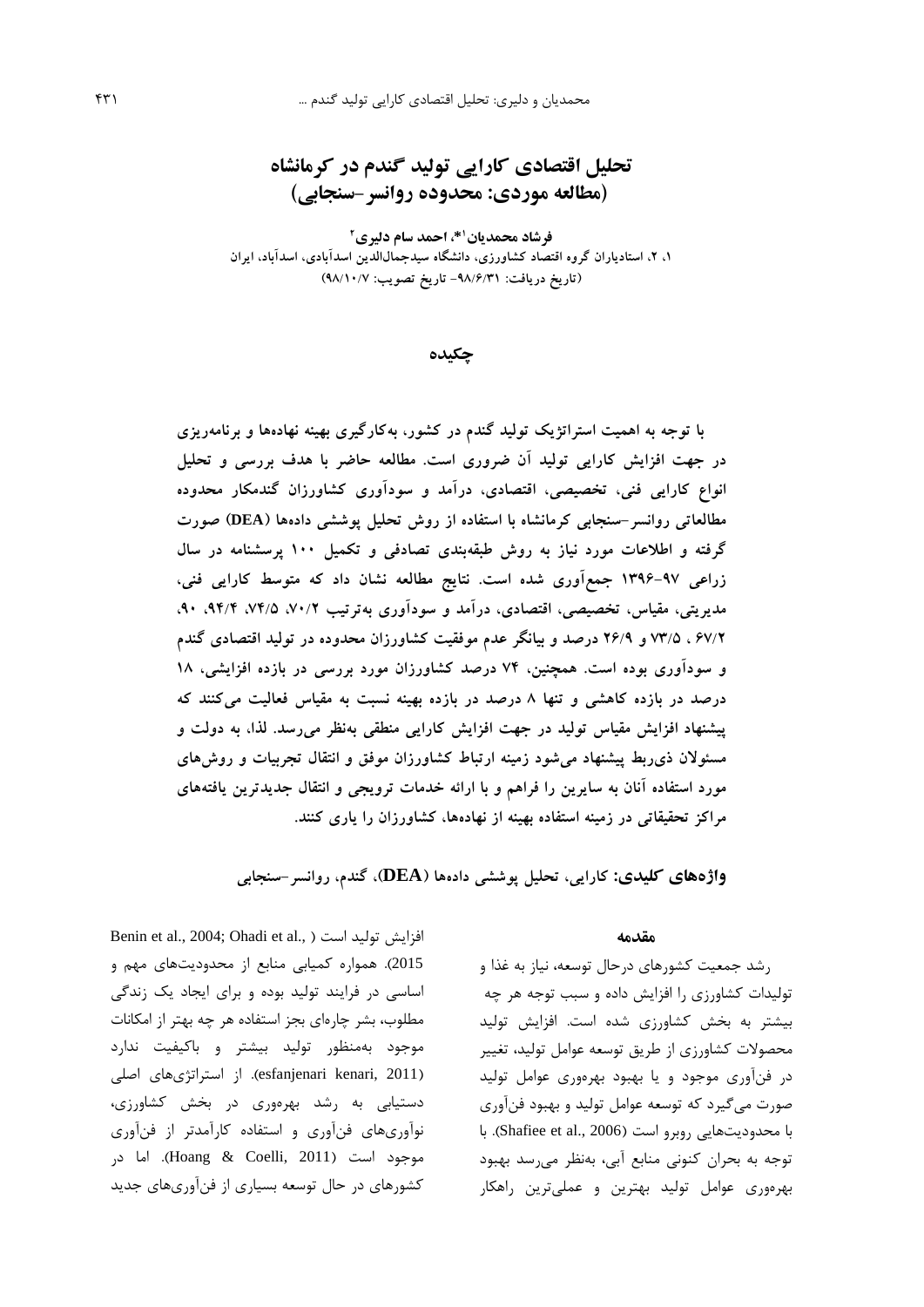فاصله سالهاي 2000 تا 2010 تولید گندم رتبه اول در بین محصولات کشاورزي کشور را داشته و ایران در سال 2010 با بیش از 15 میلیون تن تولید، رتبه دوازدهم در میان بزرگترین تولیدکنندگان گندم را دارا بوده است (2015 .Khoshnevisan et al). نزدیک به یک سوم زمینها در کشور زیرکشت گندم بوده و در دهه اخیر ایران از لحاظ مقدار تولید در رتبه سیزدهم و از لحاظ مقدار تولید در واحد سطح (عملکرد تولید) در رتبه هشتاد و یکم جهان قرار داشته است ( & Kazemi 2009 ,Farrkhani Nikkhah(. نقش استراتژیک گندم در نظام مصرفی کشور و رسالت سنگینی که در رسیدن به خودکفایی و پیشبرد اهداف توسعه ملی وجود دارد، بر اهمیت، لزوم برنامهریزي و مدیریت بهینه عوامل تولید آن میافزاید (1999 ,Yazdani(. دستیابی به خودکفایی در تولید گندم همواره دولت را مجبور به انجام مداخلات گسترده در بازار گندم نموده که نتیجه این حمایتها در چند سال اخیر، گرایش به افزایش تولید این محصول از جانب کشاورزان بوده است. با این حال گندم تولید شده عموماً نتوانسته پاسخگوي نیاز و مصرف داخلی باشد، بهطوري که هنوز بخش زیادي از کمبود گندم مورد نیاز کشور از راه واردات تأمین میشود ( and Borimnejad 2009 ,Mohtashami(. با توجه به اهمیت استراتژیک گندم و عملکرد بسیار پایین در واحد سطح که پیشتر به آن اشاره شد، بکارگیري منطقی و بهینه نهادهها و برنامهریزي در جهت افزایش کارایی آن ضروري است. بهبود کارایی علاوه بر نوآوريهاي فنآوري، به تلاش پژوهشگران در مطالعات کارایی و همچنین مروجان کشاورزي در اشاعه نتایج بین کشاورزان وابسته است. بنابراین بررسی و تحلیل کارایی گندمکاران و شناسایی نقاط ضعف و قوت میتواند موجب ارائۀ راهکارهاي مناسب در راستاي بهبود کارایی و دستیابی به خودکفایی در تولید این محصول استراتژیک باشد. محاسبه تجربی کارایی گندم در سطح مزارع و تعیین فاکتورهاي مختلف اثرگذار، در تدوین سیاستهاي مناسب بهمنظور افزایش کارایی، بهرهوري، درآمد، هزینه و سودآوري بهرهبرداران بخش کشاورزي بسیار مهم و ضروري است. کشورهاي در حال توسعه بهدلیل کمبود منابع و فرصتها براي پذیرش و توسعه تکنولوژيهاي

کشاورزي در بهبود بهرهوري خیلی موفق نبودهاند که اغلب بهدلیل عدم توانایی و یا تمایل به تنظیم سطوح نهادهاي توسط تولیدکنندگان به دلیل آشنایی و انس آنها با سیستمهاي سنتی کشاورزي و یا فقر و محدودیتهای اعتباری و نهادی است ( .Benin et al 2007 ,Haji and 2004(. بنابراین، بهترین گزینه براي افزایش بهرهوري در کشورهاي در حال توسعه، افزایش کارایی تولید است و اگر کشاورزان بهطور موثر از فنآوريهاي موجود استفاده نکنند، تلاش براي بهبود کارایی مقرون به صرفهتر از معرفی فنآوريهاي جدید است (2004 .,al et Benin(. کارایی تولید عامل مهمی در زمینه رشد بهرهوري بهویژه در اقتصاد کشاورزي کشورهاي در حال توسعه بوده و براي جلوگیري از هدررفت منابع از اهمیت ویژهاي برخوردار است. از تحلیل کارایی براي مشخص نمودن امکان افزایش محصول ضمن حفظ منابع و نیز بهعنوان مکملی مناسب براي مجموعه سیاستهاي اتخاذ شده بهمنظور شبیهسازي تولید داخلی استفاده میشود ( esfanjenari 2011 ,kenari(. وجود کمبودها در کارایی تولید به آن معنی است که بدون نیاز به نهادههاي متداول اضافی و فنآوري جدید، میتوان تولید را افزایش داد. عملکرد تولید محصولات کشاورزي در ایران و اغلب کشورهاي در حال توسعه بهعلت استفاده غیربهینه از عوامل تولید و پایین بودن کارایی، فاصله زیادي با کشورهاي توسعه یافته دارد و یکی از مشکلات اساسی بخش کشاورزي این کشورها، ضعف مدیریت و ناکارایی فنی و اقتصادي مزارع تولیدي است. بنابراین با شناخت امکانات و محدودیتهاي موجود در بخش کشاورزي، مناسبترین راهکار براي افزایش درآمد و کاهش هزینهها، تخصیص مطلوب عوامل تولید موجود و بهبود کارایی است.

گندم حیاتیترین کالا در الگوي مصرفی خانوارها و تامین کننده غذاي اصلی نیمی از جمعیت جهان بهشمار رفته و بهعنوان یک محصول استراتژیک تلقی میشود (Hosseinzadeh et al., 2018). در کشورهاي در حال توسعه گندم یکی از هشت منبع غذایی است که 70 تا 90 درصد کالري، 66 تا 90 درصد از پروتئین مصرف شده، حدود 55 درصد از کربوهیدرات و 20 درصد از کل کالري مصرف شده در سطح جهانی را فراهم میکند. در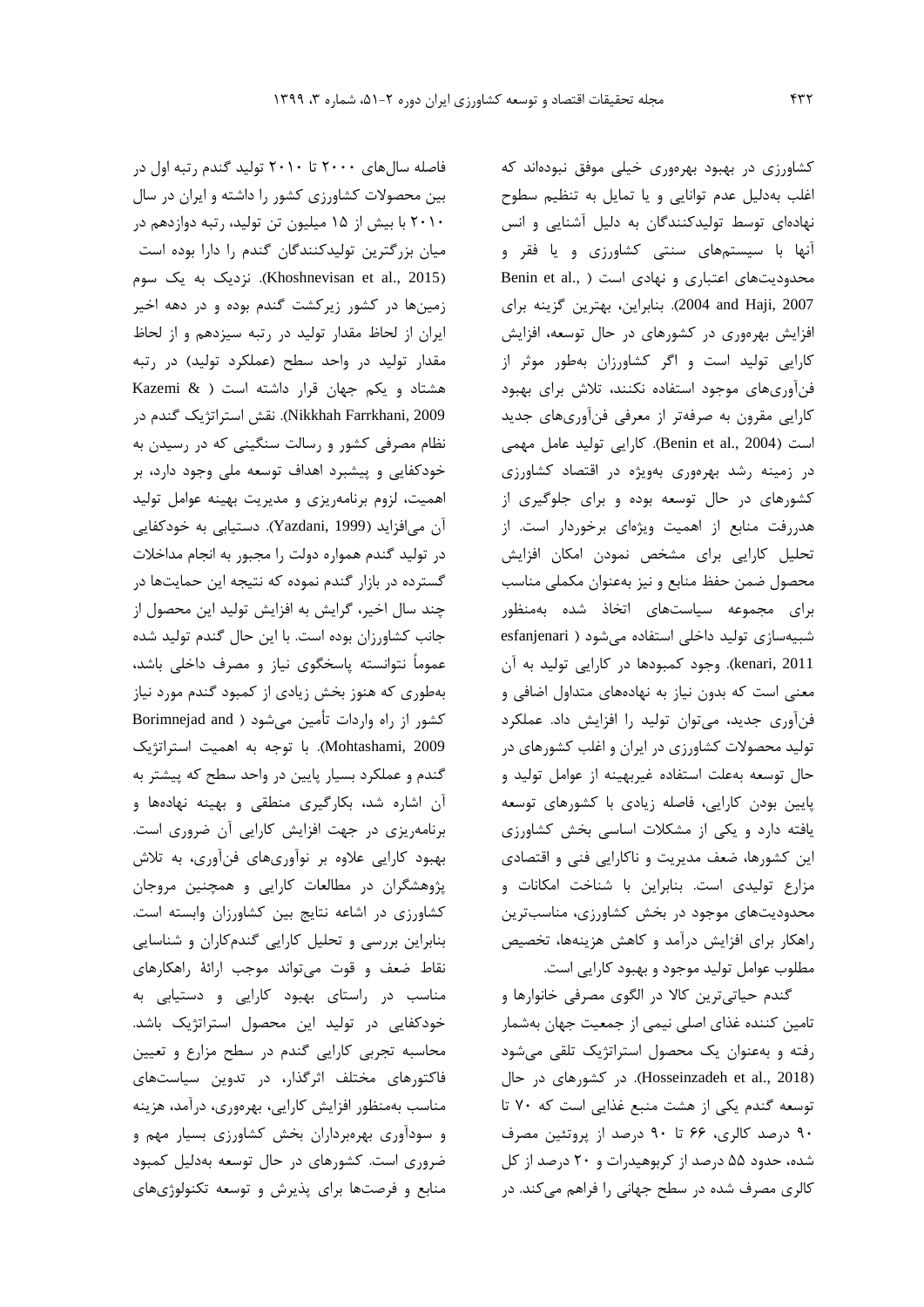جدید، از نتایج چنین مطالعاتی بسیار منتفع میشوند. با توجه به آن که محدوده مطالعاتی روانسر-سنجابی در استان کرمانشاه یکی از مناطق مهم کشت این محصول استراتژیک بهشمار رفته و در این محدوده تاکنون مطالعه جامعی در این زمینه صورت نگرفته است، به عنوان پایلوت مطالعه انتخاب شده است.

azimi and dadmand) 2018 (در پژوهشی با استفاده از رهیافت تحلیل پوششی داده فازي به ارزیابی کارایی تولید گندم در شهرستان تربتحیدریه پرداختند و نشان دادند که براي بهبود کارایی باید مصرف نهادهها را کاهش و با توجه به معادل انرژي مصرفی ورودي، کاهش در مقدار مصرفی میتواند کارایی کشاورزان را افزایش دهد. همچنین کاهش در مصرف کودهاي شیمیایی و استفاده از ماشینآلات و روشهاي مدرن آبیاري در افزایش کارایی مؤثر است. abdpour) 2017( .al et، به محاسبه کارایی فنی، مقیاس، تخصیصی و اقتصادي در شهرستان بم با استفاده از روش تحلیل پوششی دادهها پرداختند. نتایج این مطالعه نشان داد که متغیرهاي سن باغدار، میزان تحصیلات، میزان سرمایه واحدهاي کشاورزي و ارتباط با مراکز ترویجی داراي اثر معنی دار برروي کارایی فنی واحدهاي کشاورزي بوده است. .al et molaei) 2017(، در مطالعه اي به منظور برآورد کارایی فنی و زیستمحیطی از روش تابع مرزي تصادفی استفاده کردند که نتایج این پژوهش نشان داد میانگین کارایی فنی و زیستمحیطی بهترتیب 78 و 88 درصد میباشد. همچنین بررسی عوامل موثر بر کارایی فنی و زیستمحیطی نشان داد که تحصیلات بالاتر، شرکت در کلاسهاي ترویجی و یکپارچه سازي اراضی بهطور معنیداري کارایی فنی و زیستمحیطی را افزایش میدهد. .al et ganji) 2017(، کارایی مصرف آب تولید کنندگان گندم استان البرز را با استفاده از تحلیل پوششی دادهها محاسبه کردند. نتایج مطالعه نشان داد که میانگین کارایی فنی در حالت بازده ثابت و متغیر نسبت به مقیاس بهترتیب 74 و 78 درصد بوده است. همچنین، متغیرهاي تجربه کشاورز، میزان تحصیلات، مالکیت زمین و قیمت هر متر مکعب آب اثر مثبت و متغیرهاي مسافت زمین کشاورز تا منبع آب، شرکت در کلاسهاي آموزشی و عضویت در تعاونیها اثر منفی و

معنیداري بر کارایی مصرف آب دارند. (2015) garshasbi and dadashi، در پژوهشی به ارزیابی کارایی فنی، تخصیصی و اقتصادي گندم در زراعت ایران طی دوره 1379-88 با استفاده از رویکرد مرزي پرداختهاند. نتایج مطالعه نشان داد ناکارایی فنی گندمکاران در استانهاي کشور در این دوره معادل 21 و 35 درصد، ناکارایی تخصیصی معادل 23 و 51 درصد و ناکارایی اقتصادي نیز معادل 38 و 68 درصد بوده است. علاوه بر این، روند میانگین انواع کارایی گندم دیم و آبی کشور در این دوره زمانی کاهنده بوده و انواع کارایی گندم آبی در قیاس با نوع دیم در سطح بالاتري قرار دارد. (2013) .al et abdshahi، کارایی انرژي محصول گندم در شهرستان شهرضا را با رویکرد تحلیل پوششی داده مورد بررسی قرار دادهاند. نتایج پژوهش نشان داد که نهاده آب مصرفی با 79/5 درصد بیشترین و نیروي انسانی با 0/24 درصد کمترین سهم مصرف انرژي را به خود اختصاص دادهاند. نتایج بهدستآمده بیانگر این مهم است که در مدل بازده ثابت نسبت به مقیاس، 23 درصد و در مدل بازده متغیر نسبت به مقیاس، 36 درصد از کل واحدها کارایی 100 درصد داشتهاند. همچنین، میانگین کارایی فنی، کارایی فنی خالص و کارایی مقیاس به ترتیب ،90/26 95/14 و 94/43 درصد برآورد شده است. .al et mardani) 2013(، کارایی مزارع گندم سیستان را با ترکیب روش تحلیل پوششی دادهها و مدل بهینهسازي با پارامترهاي کنترلکننده اندازهگیري کرده و نشان دادند که میانگین کارایی مزارع نمونه در مدل پیشنهادي در سطوح ثابت عدم اطمینان معین و با افزایش مقدار احتمال انحراف هر محدودیت از کران خود کاهشیافته است. Masuda) 2016(، پژوهشی را در مورد کارایی تولید گندم سازگار با محیطزیست در راستاي دستیابی به کشاورزي پایدار انجام داده است. نتایج مطالعه نشان داد که تولید کارآمد گندم سازگار با محیطزیست میتواند در هر دو شرایط رشد خوب و بد توسط یک برنامه مقدار کافی از کود نیتروژن روي دهد و کود نیتروژن از عوامل مهم در بهبود کارایی تولید گندم سازگار با محیطزیست میباشد. Alemdar) 2006( Oren& ، در ترکیه مطالعهاي را با هدف تحلیل کارایی فنی در کشت گندم انجام دادهاند. در این مطالعه ابتدا با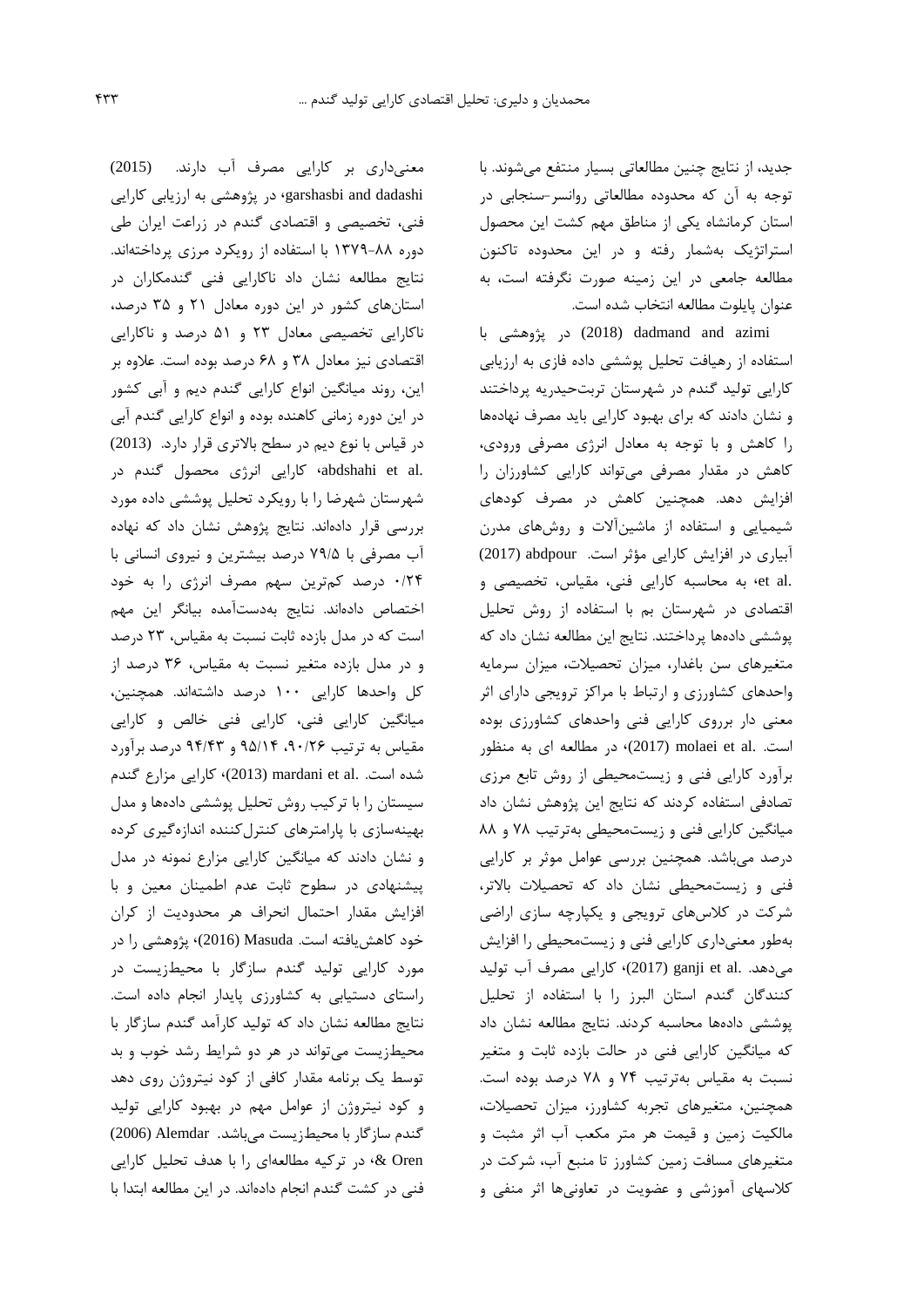استفاده از تحلیل پوششی دادهها کارایی فنی محاسبه و سپس با استفاده از رگرسیون عوامل اثرگذار بر آن شناسایی شد. نتایج تحلیل رگرسیون بیانگر آن بود که زمین مهمترین عامل اثرگذار بر کارایی فنی کشاورزان گندمکار بوده است. از دیگر پژوهشهایی که در زمینه کارایی محصولات کشاورزي انجامشده میتوان به (2011) rafaati et ،(2011) ajabshirchi et al مطالعات (2008) ،(2009) kazemi and nikkhahfarkhani ،al (2005) ،(2006) borimnejat ،karrimi et al ،shirvanian and zad

(2014) ،(2005) mosavi and khalilian (2010) و ،)2012 (Maganga ،Gołaszewski et al cechura، اشاره کرد. مرور مطالعات بیانگر این است که در اکثر مطالعات انجام شده جنبه خاصی از کارایی مورد توجه بوده و یا درصدد معرفی و کاربرد تجربی روش جدید محاسبه کارایی بودهاند و بهطور همزمان محاسبه انواع کارایی و مقایسه آنها انجام نشده است. هدف مطالعه تحلیل انواع کارایی فنی، مدیریتی و مقیاس در حالت نهاده و ستادهگرا، کارایی اقتصادي، تخصیصی، درآمد و سودآوري گندمکاران آبی این منطقه با بهرهگیري از رویکرد ناپارامتریک تحلیل فراگیر دادهها مے باشد.

## **مواد و روشها**

کارایی، سابقه طولانی در علوم مختلف از جمله اقتصاد کشاورزي دارد. اندازهگیري و تحلیل کارایی نشان میدهد که واحدهاي تصمیمگیري چگونه میتوانند از منابع و امکانات خود در راستاي دستیابی به بهترین عملکرد و افزایش تولید در مقطعی از زمان استفاده نمایند (2002 ,Vitzel(. روشهاي محاسبه کارایی به دو دسته کلی روشهاي مرزي و غیرمرزي تقسیمبندي میشوند که در روش غیرمرزي از توابع تولید، هزینه یا سود معمولی استفاده میشود. روشهاي مرزي نیز بر حسب ویژگیهاي آنها به دو رویکرد کلی و متمایز پارامتري و ناپارامتري تقسیمبندي میشوند ( ,greene 1999). رویکرد پارامتري به روشهاي گفته میشود که در آنها یک شکل خاص براي تابع تولید یا هزینه در نظر گرفته و سپس با یکی از روشهاي مرسوم برآورد توابع

در آمار و اقتصاد سنجی، پارامترهاي این تابع برآورد میشود. مهمترین روشهاي پارامتري شامل تابع تولید مرزي قطعی[،](#page-5-0) تابع تولید مرزي قطعی آماري، تابع تولید haghighatnejat et ) مرزی تصادفی "و تابع سود "هستند ( 2013 .,al(. همانطور که بیان شد، در رویکرد پارامتري ابتدا یک فرم تابعی مناسب براي تابع تولید در نظر گرفته میشود که همین ویژگی در این رویکرد ایجاد محدودیت خواهد نمود. چرا که تمامی مشکلات انتخاب فرم تابعی مناسب به نتایج کارایی نیز منتقل شده و چنانچه تابع مناسبی براي الگوي پارامتري انتخاب نشود، نتایج برآورد انواع کارایی غیرواقعی خواهد بود ناپارامتري رویکرد .)haghighatnejat et al., 2013) مبتنی بر تکنیک برنامهریزي ریاضی است و از آن جهت ناپارامتري نامیده میشود که براي محاسبه مرز تولید (هزینه) و محاسبه کارایی در چارچوب آن، الزامی به تخمین هیچ نوع فرم خاص تابعی نیست. متداولترین شیوه محاسباتی در چارچوب روش مذکور، روش تحلیل [\(](#page-5-4)*DEA* ( است. وقتی واحدهاي تصمیم- <sup>5</sup> پوششی دادهها گیري داراي نهاده و ستادههاي متعددي هستند، روش- هاي پارامتریک نمیتوانند بهگونهاي مناسب کارایی مربوط به این واحدها را محاسبه و ارزیابی کنند، در این شرایط روش تحلیل پوششی دادهها به عنوان یک روش ناپارامتریک براي اندازهگیري کارایی مورد استفاده قرار میگیرد (2006 ,Ramanathan(. مدلهاي تحلیل پوششی دادهها به سه دسته کلی بازده ثابت نسبت به [\(](#page-5-5) *CRS*یا *CCR*(، بازده متغیر نسبت به <sup>6</sup> مقیاس مقیاس[\(](#page-5-6) VRS یا BCC) و بازده غیرافزایشی نسبت به مقیاس^ ( *NIRS*) تقسیمبندی میشوند و نوع بازده نسبت به مقیاس بیان میکند که افزایش نسبی در تمامی عوامل تولید به چه میزان تولید را افزایش خواهد داد. (2005 .,al et Coelli(. هر یک از مدلهاي فوق را

 $\overline{a}$ 

- <span id="page-5-5"></span><span id="page-5-4"></span>5. Data Envelopment Analysis (DEA)
- 6. Constant Return to Scale (CRS)
- <span id="page-5-6"></span>7. Variable Return to Scale (VRS) 8. Non-Increasing Return to Scale (NIRS)

<sup>1.</sup> Deterministic Frontier Production Function

<span id="page-5-1"></span><span id="page-5-0"></span><sup>2.</sup> Deterministic Statistical Frontier Production Function

<span id="page-5-2"></span><sup>3.</sup> Stochastical Frontier Production Function

<span id="page-5-3"></span><sup>4.</sup> Profit Function

<span id="page-5-8"></span><span id="page-5-7"></span><sup>9.</sup> Returns to Scale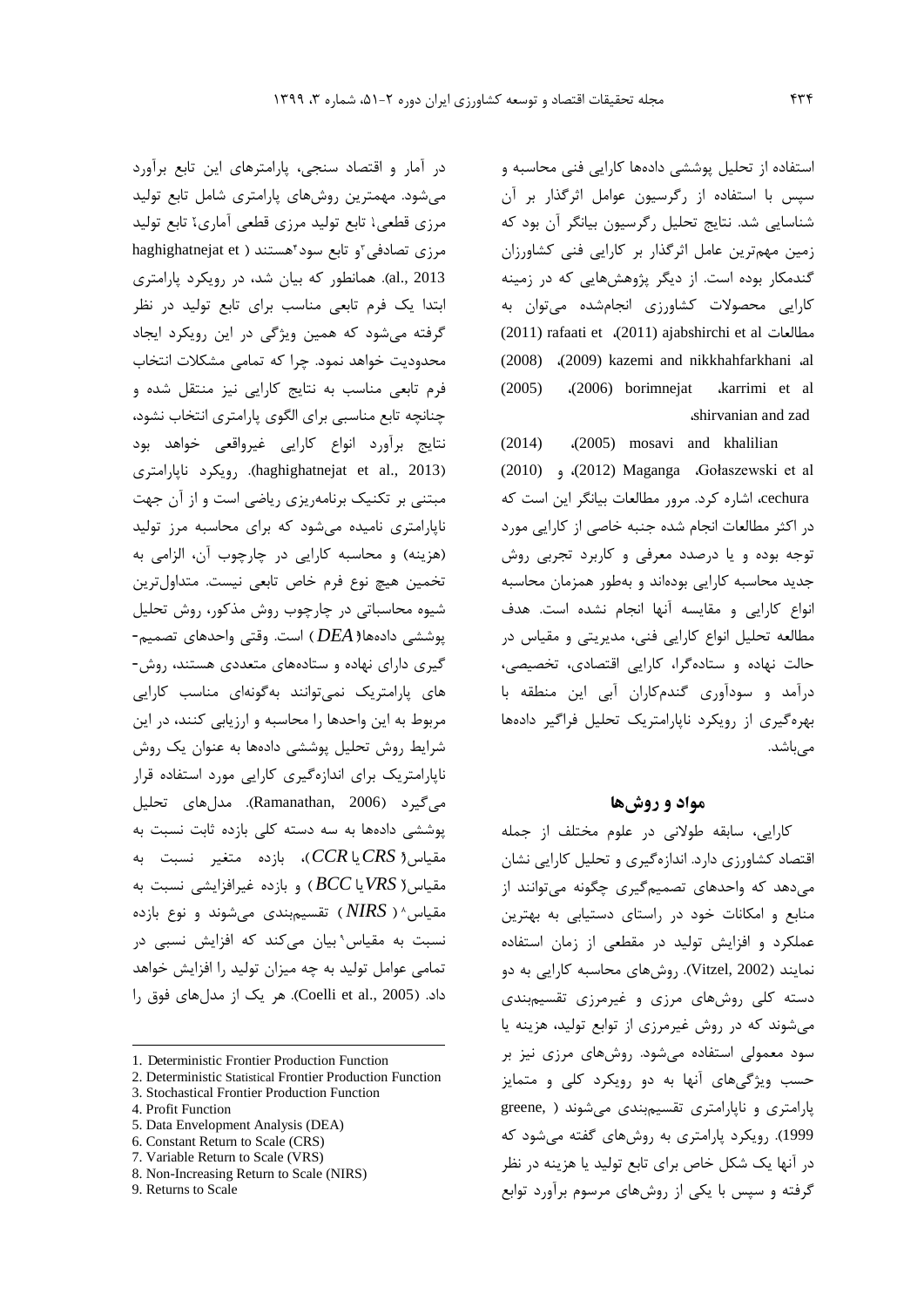میتوان از دو رویه نهادهگرا یا ستادهگرا مورد بررسی قرار داد. منظور از نهادهگرا این است که به چه میزان باید نهادهها را با ثابت نگه داشتن میزان ستادهها کاهش داد تا واحد مورد نظر به مرز کارایی برسد. منظور از ستادهگرا این است که با ثابت نگه داشتن میزان نهادهها، چه میزان ستادهها را افزایش داد تا واحد مورد نظر به مرز کارایی برسد (2005 .Coelli et al). انتخاب مدل مناسب تحلیل پوششی دادهها از لحاظ نهاده یا ستادهگرا بودن بستگی به میزان کنترل روي نهادهها و ستادهها دارد، به این ترتیب که هر کدام بیشتر کنترل پذیر باشند، مدل مناسب بر همان اساس انتخاب میشود. با توجه به اینکه تولید محصولات در بخش کشاورزي به شدت تحت تاثیر شرایط آب و هوایی و انواع ریسک قرار داشته و کنترلپذیري بیشتري در مصرف نهادهها وجود دارد، در پژوهش حاضر از رویکرد نهادهگرا در محاسبه کارایی فنی بهره گرفته میشود و براي مقایسه از رویکرد ستادهگرا نیز استفاده خواهد شد. الگوي *CCR*توسط چارنز[3](#page-6-2) و همکاران (1978) ارائه و در آن فرض بازدهی ثابت نسبت به مقیاس براي تمام واحدهاي تصمیمگیري cooper et al., 2000 and Coelli et ) است شده لحاظ 2005 .,al(. مدل بازده ثابت نسبت به مقیاس براي مواقعی است که واحدهاي تصمیمگیري در مقیاس بهینه عمل میکنند (قسمت مسطح هزینۀ متوسط بلندمدت)، درحالیکه ممکن است بعضی عوامل مانند رقابت ناقص، محدودیتهاي مالی، تغییر ناگهانی آب و هوا، بروز آفتها و نظایر آن سبب شود که در اندازه و مقیاس بهینۀ اقتصادي فعالیت نکنند (1990 ,Bjurek(.

در روش*DEA* براي هر یک از واحدهاي غیرکارا، یک واحد کارا یا ترکیبی از دو یا چند واحد کارا به عنوان مرجع و الگو معرفی میگردند. از آنجا که این واحد مرکب (دو یا چند واحد کارا) ضرورتا در صنعت وجود نخواهد داشت، به عنوان یک واحد مجازي کارا شناخته میشود. یکی از مزایاي*DEA* ، یافتن بهترین واحد مجازي کارا براي هر یک از واحدهاي مورد بررسی (کارا و غیرکارا) میباشد. چنانچه واحدي کارا باشد،

1. Input Oriented

3. Charnes

-

مجموعه مرجع آن (واحد مجازي کارا) خود این واحد خواهد بود. سهم هر یک از واحدهاي کارا در تشکیل واحد مجازي کارا (واحد مرجع) براي یک واحد غیرکارا،  $\lambda$  بستگی به وزن  $\lambda$  (, $\lambda_1, \lambda_2, ..., \lambda_n$ ) دارد که توسط روش*DEA* براي هر یک از واحدهاي کارا محاسبه و ارائه میشود (1957 ,Farel(. در شکل (1)، واحدهاي*A* و *B* غیرکارا هستند و ′*B* تصویر *B* روي مرز کارایی است که بین دو واحد *D* و *C* قرار گرفته است. واحد ′*B* را میتوان از ترکیب وزنی دو واحد واقعی و کاراي *D* و *C* بدست آورد. بنابراین ′*B* یک واحد مجازي و واحد مرجع *B* خواهد بود. از ضرایب <sup>λ</sup> براي محاسبه مقدار مصرف نهادهها در وضعیت کارا و به عبارتی مقدار مصرف نهادهها براي واحدهاي ناکارا جهت رسیدن به مرز کارایی محاسبه میشود که در رابطه (1) ارائه شده است.

$$
\theta^* x_o - S^- = X_n \lambda_n \tag{1}
$$

در رابطه (۱)،  $\theta^{^*}$ مقدار کارایی واحد ناکارا،  $\chi_0$ نهاده نهاده مورد نظر واحد *n* ام *Xn* مورد نظر واحد ناکارا، *S* مازاد نهاده مورد نظر واحد ناکارا میباشد. <sup>−</sup> مرجع و مدل *CCR*پس از تعیین منحنی مرز کارا، مشخص میکند که واحدهاي مختلف در کجاي این مرز قرار دارند و براي رسیدن به مرز کارایی، چه ترکیبی از نهادهها و ستادهها را بایستی انتخاب کرد.



[و](#page-6-2) همکاران (1984)، الگوي *BCC* را با اضافه <sup>4</sup> بانکر کردن فرض بازدهی متغیر نسبت به مقیاس در

محور

<span id="page-6-0"></span> $\overline{a}$ 

<sup>2.</sup> Output Oriented

<span id="page-6-2"></span><span id="page-6-1"></span><sup>4</sup> Banker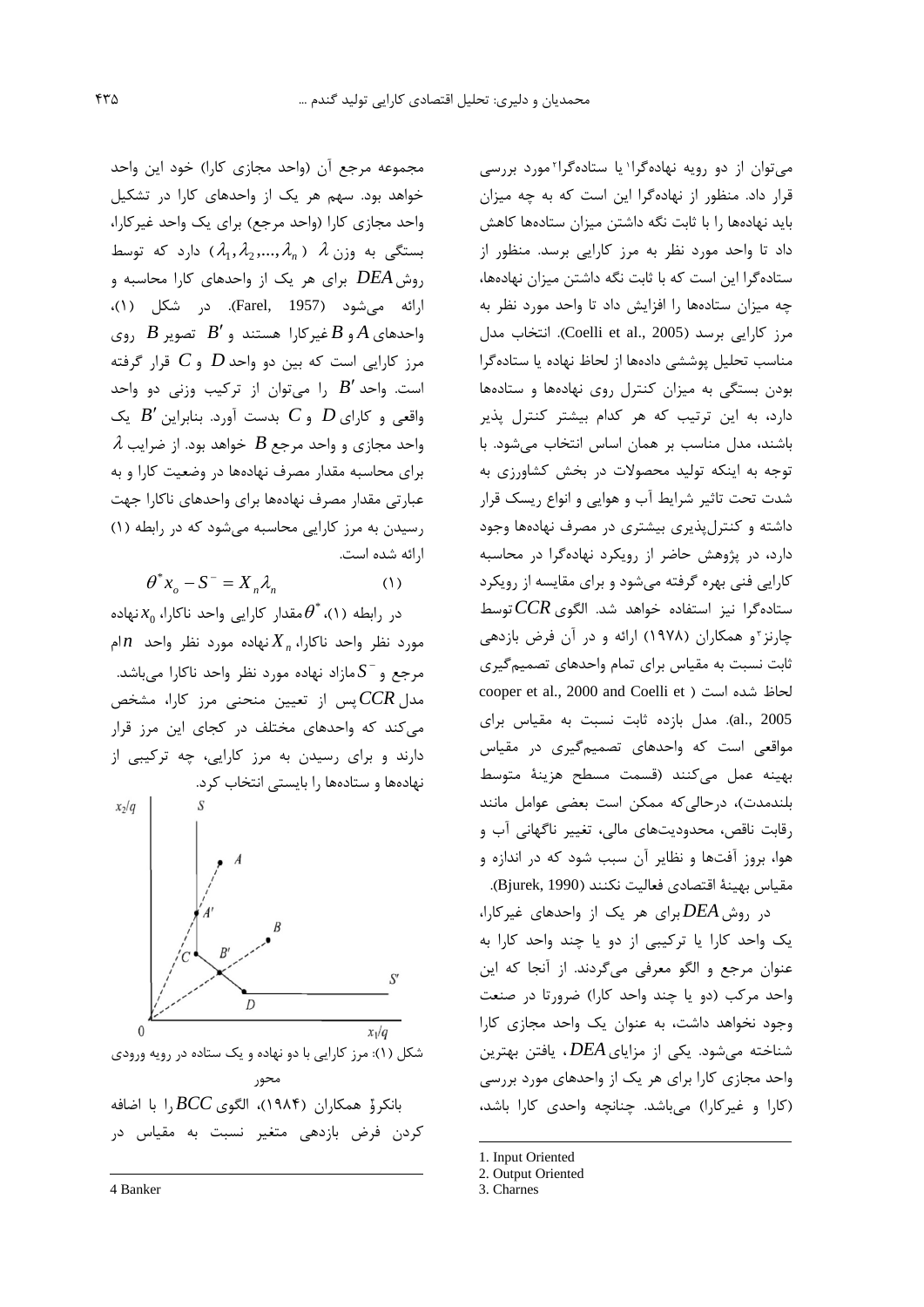$\left(\theta\right)$ برای محاسبه کارایی فنی (  $\theta$ ) وزنهای مجموعه مرجع در واحد مورد بررسی را نشان میدهد. در واقع مبتنی بر این فرض است که بطور قطع *<sup>j</sup>* <sup>λ</sup> متغیر میتوان یک نقطه تولید مجازي از بهعنوان ترکیبی از سایر نقاط تولیدي ایجاد نمود و بایستی براي تمام *n* وضعیت تولیدي موجود در یک مجموعه واقعی  $\lambda$ , (cooper et al., 2000). براي واحدهاي کارا برابر یک است، زیرا مدل نمیتواند هیچ ترکیبی از دیگر واحدها را پیدا کند بهگونهاي که کاراتر از واحدهاي  $\partial$  مذکور باشند. $\theta$ کارایی فنی واحد تصمیمگیری دهد که *DMUo* ( نسبت به سایر واحدها را نشان می ( عددي بزرگتر از صفر و حداکثر مساوي یک است. چنانچه $\theta$ برابر یک باشد، بدان معناست که واحد مورد نظر از لحاظ فنی کارا بوده و دقیقا روي مرز کارا قرار دارد. کارایی فنی اساسا بوسیله ارزیابی عملکرد نسبی هر واحد نسبت به دیگر واحدها اندازهگیري میشود و مدلهاي برنامهریزي خطی بالا باید *n* بار و هر مرتبه براي یکی از واحدهاي تصمیمگیري حل شود. فرض وجود بازده ثابت نسبت به مقیاس در یک مدل به این معنی است که اندازه واحد تولیدي در محاسبه کارایی فنی مورد توجه قرار نگرفته و بهدلیل عدم وجود صرفههاي ناشی از مقیاس، یک واحد تولیدي کوچک میتواند ستادهها را با همان نسبت خروجی به ورودي ایجاد نماید که یک واحد تولیدي بزرگتر توانایی آن را دارد. در واحدهاي که صرفههاي ناشی از مقیاس وجود دارد، فرض بازده ثابت نسبت به مقیاس ظاهر نمیشود و فاصله بین مرزهاي بازده ثابت و متغیر نسبت به مقیاس بیانگر مفهوم ناکارایی مقیاس است. لذا، پس از محاسبه کارایی فنی با سه مدل بازده ثابت، متغیر و غیرافزایشی نسبت به مقیاس، میتوان کارایی فنی را به دو جزء کارایی فنی خالص۳ (مدیریت[\)](#page-7-3)ّ و کارایی مقیاس ٰ

[1.](#page-7-4) Reference Set

 $\overline{a}$ 

<span id="page-7-2"></span><span id="page-7-1"></span>3. Pure Technical Efficiency

 ${\bf y}_{rj}$  نهادهها، ستادهها و واحدهای تصمیمگیری و  ${\bf x}_{ij}$ و بهترتیب مقادیر نهادهها و ستادههاي واحد تصمیمگیري *j* ام باشد، مدلهاي برنامهریزي خطی نهادهگرا مربوط به الگوهاي *CCR*، *BCC* و *NIRS* بهشکل زیر تعریف میشوند (Coelli et al., 2005):  $(5)$  $\lambda_j \ge 0$   $j = 1,2,...,n$  $CCR: \sum \lambda_i y_{ri} \geq y_{ro}, \quad r = 1, 2, ..., s$  $st$   $\sum \lambda_i x_{ii} \leq \theta_o x_{io}, \quad i = 1, 2, ..., m$ *n j* :  $\sum \lambda_j y_{rj} \ge y_{ro}$ ,  $r = 1, 2, ...,$ *n j*  $j_i x_{ij} \leq \theta_o x_{io}, \quad i = 1,2,...,$  $\min_{\theta, \lambda} \theta$ 1 1  $\sum_{j=1} \lambda_j y_{rj} \ge y_{ro}, \quad r =$  $\sum_{j=1} \lambda_j x_{ij} \leq \theta_o x_{io}, \quad i =$ λ  $\lambda$  ,  $x_v \leq \theta$  $BCC:$   $\sum \lambda_j y_{rj} \ge y_{ro}, \quad r = 1, 2, ..., s$  (٣)  $j \ge 0$   $j = 1, 2, ..., n$  $st$   $\sum \lambda_i x_{ii} \leq \theta_o x_{io}, \quad i = 1, 2, ..., m$ *n j j n j* :  $\sum \lambda_j y_{rj} \ge y_{ro}$ ,  $r = 1, 2, ...,$ *n j*  $j_{j} x_{ij} \leq \theta_{o} x_{io}, \quad i = 1, 2, ...,$ 0  $j = 1,2,...,$ 1,  $\min_{\theta, \lambda} \theta$ 1 1 1 ,  $\geq 0$   $j=$  $\sum_{j=1} \lambda_j =$  $\sum_{j=1} \lambda_j y_{rj} \ge y_{ro}, \quad r =$  $\sum_{j=1} \lambda_j x_{ij} \leq \theta_o x_{io}, \quad i =$ λ λ λ  $\lambda$  ,  $x_v \leq \theta$  $NIRS: \sum \lambda_j y_{rj} \ge y_{ro}, \quad r = 1, 2, ..., s$  (4)  $\lambda_j \ge 0$   $j = 1, 2, ..., n$  $st$   $\sum \lambda_i x_{ii} \leq \theta_o x_{io}, \quad i = 1, 2, ..., m$ *n j*  $j \leq 1$ *n j* :  $\sum \lambda_j y_{rj} \ge y_{ro}$ ,  $r = 1, 2, ...,$ *n j*  $i_j x_{ij} \leq \theta_o x_{io}, \quad i = 1, 2, ...,$  $\min_{\theta, \lambda} \theta$ 1 1 1 ,  $\sum_{j=1} \mathcal{X}_j \leq$  $\sum_{j=1} \lambda_j y_{rj} \ge y_{ro}, \quad r =$  $\sum_{j=1} \lambda_j x_{ij} \leq \theta_o x_{io}, \quad i =$ λ λ  $\lambda$  ,  $x_{ii} \le \theta$ 

الگوي *CCR*مطرح نمودند. اگر *m* ،*s*و *n* بهترتیب تعداد

مدل بازده غیرافزایشی نسبت به مقیاس براي قضاوت در مورد بازده افزایشی یا کاهشی بودن هر یک از واحدهاي تصمیمگیري حل خواهد شد. تفاوت مدلهاي بازده ثابت، متغیر و غیرافزایشی نسبت به مقیاس بودن در قید تحدب است، به این معنا که با اضافه کردن  $\displaystyle\sum_{j=1}^n\mathcal{X}_j=1$  محدودیت *j j* 1 1 <sup>λ</sup> ، مدل *CCR*به *BCC* و با اضافه  $\sum_{j=1}^n \lambda_j \leq 1$  کردن محدودیت  $\lambda_j$ *j j* 1  $\sum \lambda_i \leq 1$ مدل *CCR*به *NIRS* تبدیل میشود. در معادلات متغیر چگالی و شامل اعدادي ثابت است که *<sup>j</sup>* <sup>λ</sup> فوق،

<span id="page-7-0"></span>مجموعه مرجع واحدي مجازي است که واحدهاي ناکارا براي بهبود کارایی باید از عملکرد آن واحد پیروي کنند. 2. Decision Making Unit (DMU)

<span id="page-7-4"></span><span id="page-7-3"></span><sup>.4</sup> کارایی فنی خالص یا کارایی مدیریت، میزان خالص کارایی فنی بدون دخالت اثر مقیاس و با فرض نبود محدودیت بازده ثابت نسبت به مقیاس را نشان میدهد که در این حالت کارایی فنی به وجودآمده به مدیریت واحد نسبت داده میشود.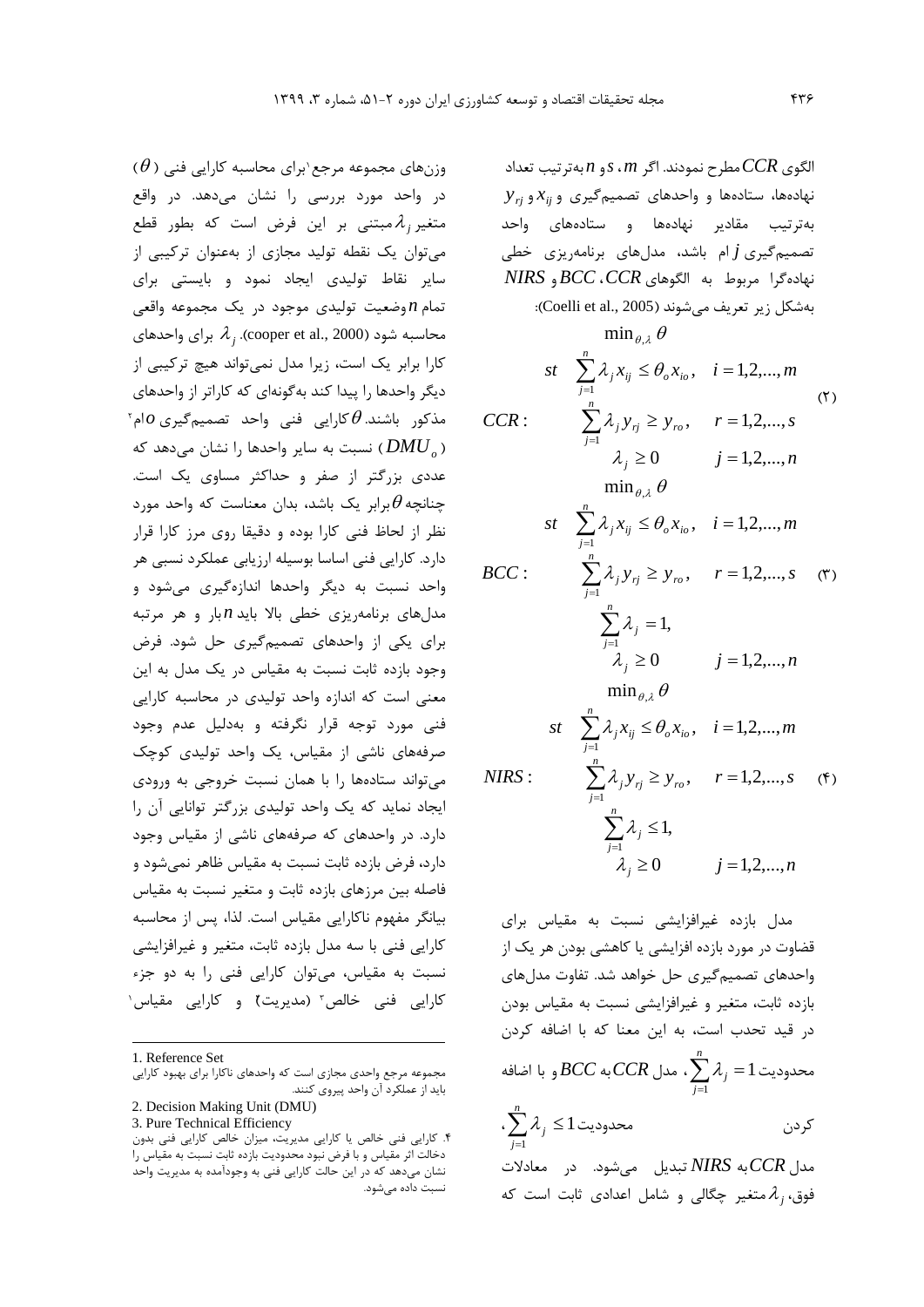تفکیک و در مورد بازده افزایشی یا کاهشی بودن هر یک از واحدهاي تصمیمگیري قضاوت کرد. کارایی فنی خالص، کارایی فنی است که متاثر از جابجایی کارایی مقیاس بوده و کارایی محاسبه شده تحت بازده متغیر نسبت به مقیاس است. کارایی مقیاس از تقسیم کارایی فنی تحت بازده ثابت بر کارایی فنی تحت بازده متغیر نسبت به مقیاس حاصل میشود. کارایی مقیاس،کارایی ناشی از صرفههاي بازده نسبت به مقیاس با تغییر اندازه بنگاه بوده و نمایانگر توانایی واحد تولیدي براي فعالیت در مقیاس بهینه اقتصادي است که بصورت رابطه زیر imami Meybodi, 2000 and ) نشان داده می شود :(mehregan, 2004

$$
SE = \frac{TE_{CRS}}{TE_{VRS}}\tag{a}
$$

در رابطه (5)، اگر1= *SE* باشد، واحد تصمیمگیري با بازده ثابت نسبت به مقیاس فعالیت کرده و در غیر اینصورت با بازده افزایشی یا کاهشی نسبت به مقیاس باشد، واحد *TENIRS* = *TEVRS* روبروست. اگر1 *SE* و موردنظر در بازده کاهشی و اگر1 *SE* و باشد، در بازده افزایشی نسبت به  $TE_{\rm VRS}\neq TE_{\rm VIRS}$ مقیاس فعالیت می کند (mehregan, 2004).

اگر اطلاعات مربوط به قیمت نهادهها و ستادهها در دسترس باشد و هدف واحد تصمیمگیري حداقلسازي هزینه یا حداکثرسازي درآمد باشد، علاوه بر اندازهگیري کارایی فنی، میتوان کارایی هزینه، تخصیصی، درآمد و سودآوري را محاسبه نمود. در کارایی هزینه (کارایی اقتصادي)، هدف حداقلسازي هزينههاي واحد توليدي است و ترکیب بهینه عوامل تولیدي با توجه به قیمتهاي نسبی (کارایی تخصیصی نهادهگرا) و حداقل بکارگیري آنان براي تولید یک مقدار معین از ستاده (کارایی فنی نهادهگرا) تعیین میشود. بنابراین، واحدهاي مورد بررسی با در نظر گرفتن خروجیها و وروديهاي مشابه با قیمتهاي معین مورد مقایسه قرار گرفته و با توجه به فاصله هر یک از آنها از مرز بهترین عملکرد هزینه، کارایی هزینه تعیین میشود. مرز بهترین

[1.](#page-8-0)Scale Efficiency

عملکرد هزینه توسط واحدهایی تشکیل میشود که نسبت به سایر واحدها داراي بهترین عملکرد هزینه بوده و روي مرزکارایی قرار دارند. به واحدهایی که روي مرز کارایی قرار دارند عدد یک و به سایر واحدها با توجه به میزان فاصله از مرز کارایی یا مرز بهترین عملکرد، عددي بزرگتر مساوي صفر و کوچکتر از یک به عنوان کارایی هزینه اختصاص داده میشود. نحوه محاسبه کارایی هزینه بهصورت رابطه زیر نشان داده میشود ( & Ariff .(Luc, 2008

$$
\min_{x_{io}, \lambda} \sum_{i=1}^{m} w_{io} x_{io}^{*}
$$
\n
$$
st \sum_{j=1}^{n} \lambda_{j} x_{ij} \le x_{io}^{*}, \quad i = 1, 2, ..., m
$$
\n
$$
\sum_{j=1}^{n} \lambda_{j} y_{rj} \ge y_{ro}, \quad r = 1, 2, ..., s
$$
\n
$$
\sum_{j=1}^{n} \lambda_{j} = 1,
$$
\n
$$
\lambda_{j} \ge 0 \qquad j = 1, 2, ..., n
$$
\n
$$
(5)
$$

با توجه به اینکه واحدهاي تولیدي ممکن است نهادهها را در قیمتهاي مختلفی تهیه کنند؛ لذا، در پژوهش حاضر قیمت نهادهها براي واحدهاي مختلف تصمیمگیري متغیر در نظر گرفته میشود. در مدل بالا، بردار بهینه نهادهها در واحد مورد بررسی با توجه به ترکیب خطی از واحدهایی که نسبت به واحد مذکور با نهادههاي برابر و یا کمتر ستادههاي بیشتري را تولید میکنند، محاسبه میشود. سپس، با استفاده از بردار بهینه نهادهها و قیمت آنها، هزینه بهینه (حداقل هزینه ممکن) محاسبه و از تقسیم هزینه بهینه بر هزینه محقق شده، کارایی هزینه براي واحد مورد بررسی بهصورت رابطه زیر محاسبه میشود:

$$
CE_o = EE_o = \frac{\sum_{i=1}^{m} w_{io} x_{io}^{*}}{\sum_{i=1}^{m} w_{io} x_{io}}
$$
 (Y)

<span id="page-8-0"></span>یک واحد تولیدي وقتی از نظر درآمدي کاملا کارا است که با توجه به مقدار مشخص نهادهها، نسبت به سایر واحدها از بیشترین درآمد برخوردار باشد. براي دستیابی به حداکثر کارایی درآمد لازم است تا علاوه بر حداکثر تولید با نهادههاي موجود (کارایی فنی

<sup>2.</sup>Cost Efficiency (Economic efficiency)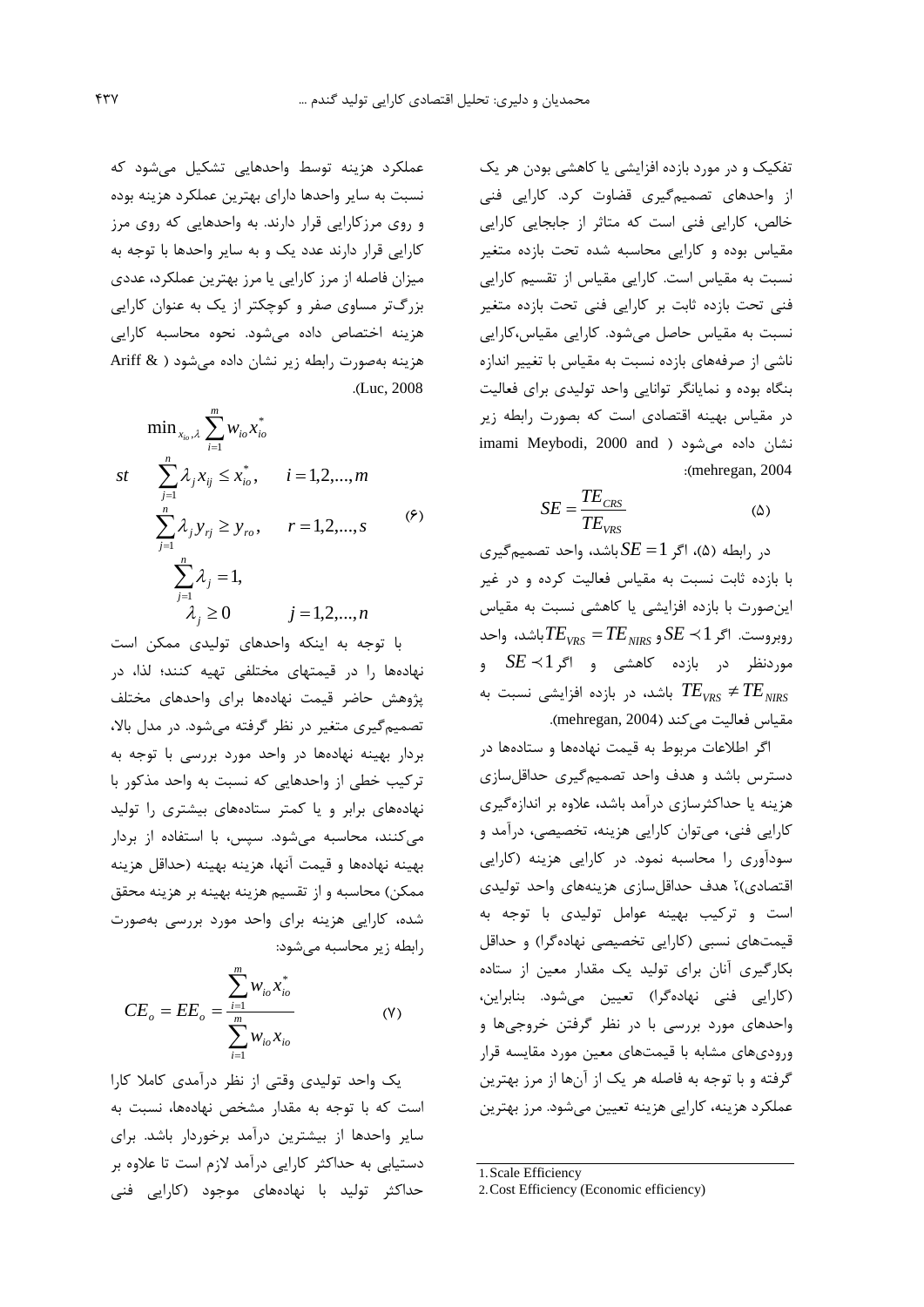(قیمتی) ٔ جنبه دیگری از مفهوم کارایی است که نشاندهنده توانایی یک واحد تصمیمگیري براي استفاده از ترکیب بهینه عوامل تولیدي یا ستادهها با توجه به قیمتهاي نسبی آنان میباشد. کارایی تخصیصی از تقسیم کارایی اقتصادي (روش حداقلسازي هزینه یا حداکثرسازي درآمد) بر کارایی فنی (نهادهگرا یا ستادهگرا) محاسبه میشود. در روش حداقلسازي هزینه، کارایی تخصیصی واحد *j* ام از تقسیم کارایی هزینه بر کارایی فنی نهادهگرا محاسبه میشود که در  $b$ رابطه زیر نشان داه شده است ( ;2007 .) bader et al., 2007 :(Aref & Imami Meybodi, 2014

$$
AE_j = \frac{CE_j}{TE_j(input\;orient)}\tag{1-}
$$

در روش حداکثرسازي درآمد، کارایی تخصیصی واحد *j* ام از تقسیم کارایی درآمدي بر کارایی فنی ستادهگرا محاسبه میشود که در رابطه زیر نشان داه bader et al., 2007; Aref & Imami ) است شده :(Meybodi, 2014

*TE* (*output orient*) (11) *RE AE j j j* =

در ادبیات اقتصادی، کارایی سود<sup>ه</sup> برتر از مفهوم کارایی هزینه و درآمد است. دستیابی به کارایی سود نهتنها مستلزم تولید ستادهها با حداقل هزینه (کارایی هزینه)، بلکه نیازمند حداکثرسازي درآمدها (کارایی درآمد) نیز هست. ممکن است یک واحد تولیدي با عدم کارایی هزینهاي سود بیشتري نسبت به واحدهاي با کارایی هزینهاي کسب کنند. بنابراین، محاسبه کارایی سود منبع مهمتري از اطلاعات را براي مدیریت واحدهای تصمیم گیری فراهم میکند ( ,Isik & Hassan 2009 ,Ghosh & Das and 2002(. اجزاي کارایی سود شامل کارایی تکنیکی، کارایی تخصیصی نهادهگرا و ستادهگرا است که این سه جزء کارایی بیانگر توانایی واحد تولیدي براي حداکثر پتانسیل استفاده از نهادههاي

 $\overline{a}$ 

ستادهگرا1[\)](#page-9-0)، به قیمت ستادهها نیز توجه داشته و ترکیبی از ستادهها با حداکثر درآمد تولید نماید (کارایی تخصیصی ستادهگرا[\)](#page-9-1) که درآمدش حداکثر شود. مفهوم کارایی درآمدي با این جمله خلاصه میشود که"انجام درست کارها کافی نیست، بلکه باید کارهاي صحیح [3](#page-9-2) انجام شود". نحوه محاسبه کارایی درآمدي (اقتصادي) بهصورت رابطه زیر نشان داده می شود ( .bader et al :(2007

$$
\max_{y_{r_o}, \lambda} \sum_{r=1}^{s} p_{r_o} y_{r_o}^*
$$
\n
$$
st \quad \sum_{j=1}^{n} \lambda_j x_{ij} \le x_{i_o}, \quad i = 1, 2, ..., m
$$
\n
$$
\sum_{j=1}^{n} \lambda_j y_{r_j} \ge y_{r_o}^*, \quad r = 1, 2, ..., s
$$
\n
$$
\sum_{j=1}^{n} \lambda_j = 1,
$$
\n
$$
\lambda_j \ge 0 \quad j = 1, 2, ..., n
$$

واحدهاي تولیدي ممکن است ستادهها را در قیمتهاي متفاوتی به فروش رسانند، لذا قیمت ستادهها نیز متغیر در نظر گرفته میشود. با استفاده از بردار بهینه ستادهها و قیمت آنها، درآمد بهینه (حداکثر درآمد ممکن) محاسبه شده و از تقسیم درآمد محقق شده بر درآمد بهینه، کارایی درآمدي براي واحد مورد بررسی بهصورت رابطه زیر قابل محاسبه است ( .bader et al :(2007

$$
RE_o = \frac{\sum_{r=1}^{s} p_{ro} y_{ro}}{\sum_{r=1}^{s} p_{ro} y_{ro}^*}
$$
 (9)

در صورتیکه یک واحد کارایی درآمدي داشته باشد، این نسبت برابر یک و در غیر اینصورت مقداري مثبت و کمتر از یک میشود. لازم به ذکر است در صورتیکه کارایی درآمدي براي یک ستاده محاسبه شود، کارایی درآمدي با کارایی فنی ستادهگرا یکسان بوده و کارایی تخصیصی ستادهگرا یک خواهد بود که در مطالعه پیشرو نیز صادق خواهد بود. کارایی تخصیصی

 $\overline{a}$ 

<span id="page-9-1"></span><span id="page-9-0"></span><sup>4.</sup> Allocative Efficiency (Price Efficiency)

<span id="page-9-2"></span><sup>5.</sup> Profit Efficiency (PE)

<sup>1.</sup> Output orient technical efficiency

<sup>2.</sup> Output orient allocative efficiency

<sup>3.</sup> Revenue Efficiency (Economic efficiency)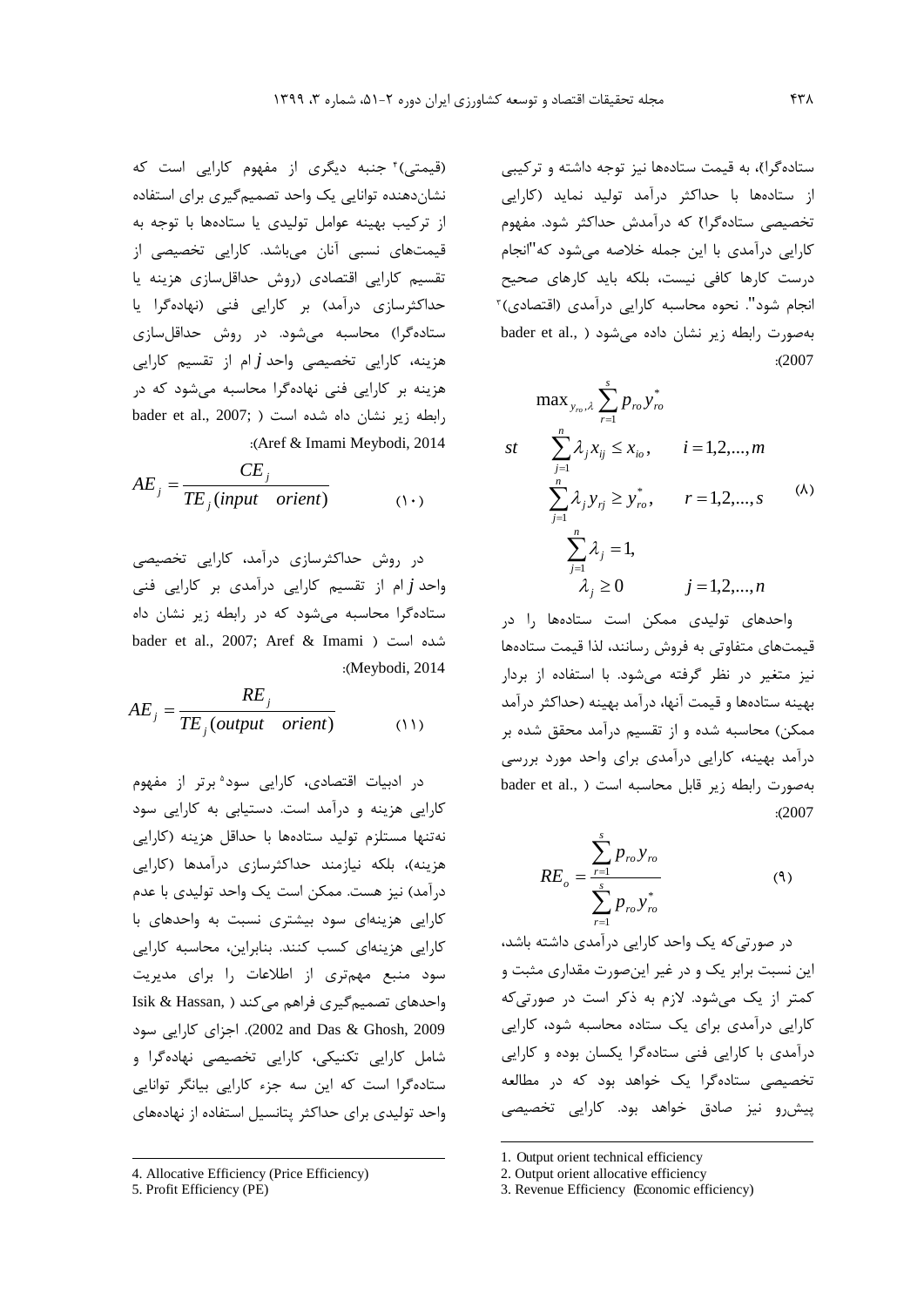تولیدي، انتخاب ترکیب حداقل کننده هزینه نهادهها و ترکیب حداکثر کننده درآمد ستادههاست. مدل برنامهریزي خطی مربوط به محاسبه کارایی سود به- صورت زیر تعریف می شود (Ariff & Luc, 2008):

$$
\max_{y_{ro}, x_{io}, \lambda} \sum_{r=1}^{s} p_{ro} y_{ro}^{*} - \sum_{i=1}^{m} w_{io} x_{io}^{*}
$$
\n
$$
st \qquad \sum_{j=1}^{n} \lambda_{j} x_{ij} \le x_{io}^{*}, \qquad i = 1, 2, ..., m
$$
\n
$$
\sum_{j=1}^{n} \lambda_{j} y_{rj} \ge y_{ro}^{*}, \qquad r = 1, 2, ..., s
$$
\n
$$
\sum_{j=1}^{n} \lambda_{j} = 1,
$$
\n
$$
\lambda_{j} \ge 0 \qquad j = 1, 2, ..., n
$$
\n
$$
(17)
$$

با استفاده از بردار بهینه نهادهها، ستادهها و قیمتهاي آنها، سود بهینه (حداکثر سود ممکن) محاسبه و از تقسیم سود محقق شده بر سود بهینه، کارایی سود براي واحد مورد بررسی بهصورت رابطه زیر قابل محاسبه است (2008 Ariff & Luc):

$$
PE_{j} = \frac{\sum_{r=1}^{s} p_{ro} y_{ro} - \sum_{i=1}^{m} w_{io} x_{io}}{\sum_{r=1}^{s} p_{ro} y_{ro}^{*} - \sum_{i=1}^{m} w_{io} x_{io}^{*}}
$$
(15)

بر خلاف سایر معیارهاي کارایی، مقدار کارایی سود در شرایطی که سود محقق شده منفی باشد، منفی بوده

$$
n = \frac{N \times P(1 - P) \times Z^2}{(N - 1) \times d^2 + P(1 - P) \times Z^2} = \frac{2900 \times 0.07(1 - 0.07) \times 1.96^2}{(2900 - 1) \times 0.05^2 + 0.07(1 - 0.07) \times 1.96^2} = 96.73
$$
 (15)

بود.

جامعه آماري مطالعه شامل کشاورزان آبیکار محدوده مطالعاتی روانسر-سنجابی کرمانشاه است که در سال زراعی 1396-97 اقدام به کاشت گندم نمودهاند. در ابتدا، نقشه توپوگرافی محدوده مطالعه تهیه و

و در شرایطی که سود بهینه صفر باشد، نامعین خواهد

موقعیت جغرافیایی روستاهاي واقع شده در هر دهستان، کوهپایه جنوبی و دشت مشخص شده و سپس حجم نمونه با استفاده از فرمول کوکران تعیین و نمونه مورد نظر بصورت تصادفی از روستاهاي واقع شده در هر دهستان و منطقه به روش نمونهگیري طبقهبندي تصادفی جمعآوري شد. در رابطه (14)، n تعداد نمونه مورد نیاز، N تعداد کل جمعیت هدف (2900 بهرهبردار)، *P* احتمال دارا بودن صفت مورد نظر (کارایی کامل) است که در تحقیق پیشرو، درصد کشاورزان کارا (کارایی فنی برابر یک) در نظر گرفته میشود. براي این منظور، در ابتدا تعداد 30 پرسشنامه تکمیل و درصد کشاورزان با کارایی فنی کامل، 7 درصد (2 بهرهبردار) محاسبه شده است. *Z* در سطح اطمینان 95 درصد با فرض نرمال بودن صفت مورد نظر معادل1/96 است و d خطاي قابل پذیرش که 5 درصد در نظر گرفته میشود. با استفاده از رابطه (14) و جایگذاري متغیرها، تعداد نمونه در حدود 97 محاسبه شده است که براي دقت بیشتر به 100 نمونه افزایش یافت.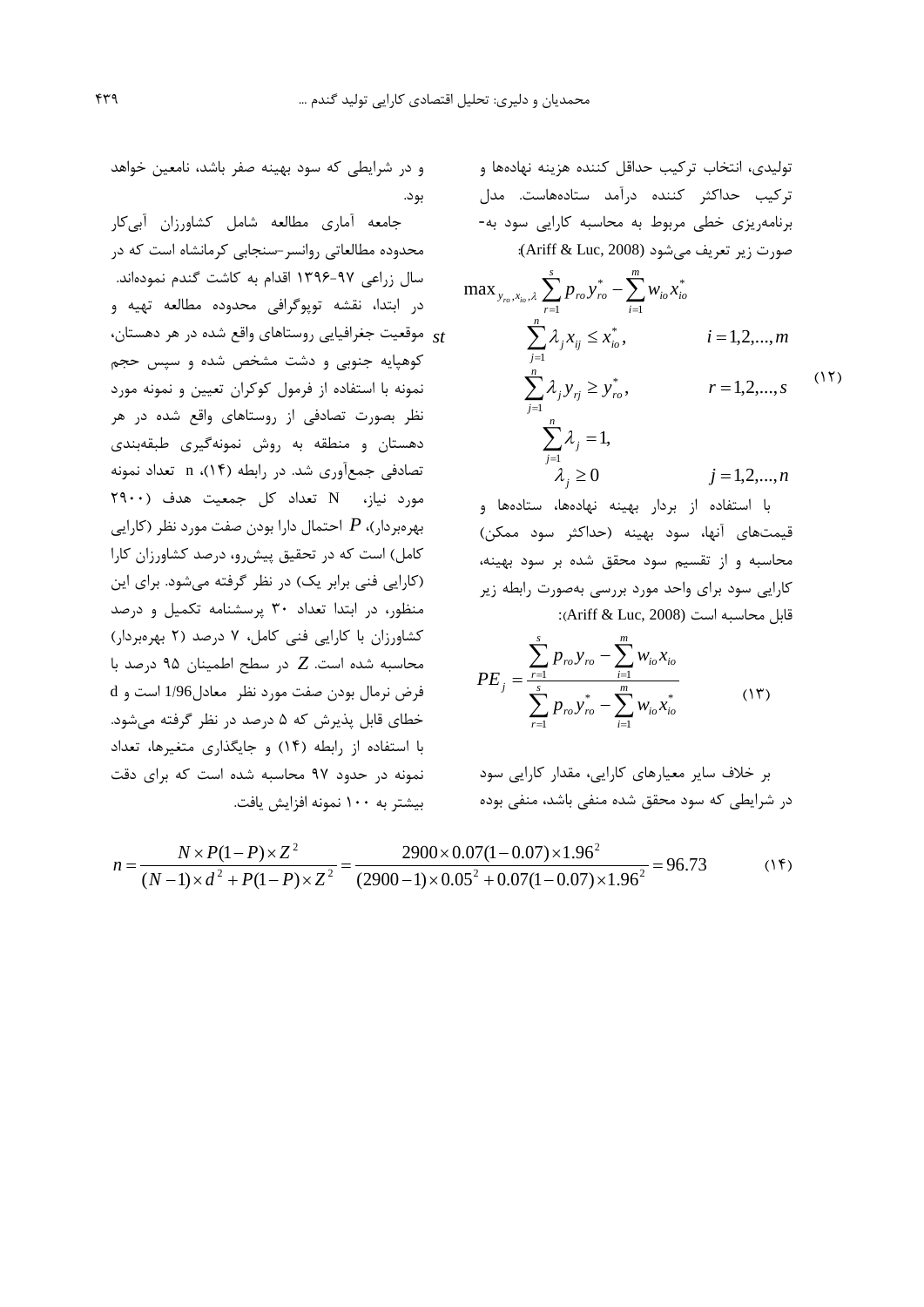پس از تعیین حجم نمونه، پرسشنامه جامعی مشتمل بر سوالات مربوط به درآمد و هزینههاي مراحل کاشت، داشت و برداشت گندم آبی طراحی و با مصاحبه حضوري با کشاورزان منطقه تکمیل شد. از تحلیل پرسشنامهها اطلاعات قیمتی و مقداري مربوط به گندم تولید شده (کیلوگرم) به عنوان ستاده و نهادههاي تولید شامل زمین (هکتار)، بذر (کیلوگرم)، کودهاي شیمایی (کیلوگرم)، نیروي کار انسانی (نفر-روزکار)، نیروي کار ماشینی (ساعت)، سموم شیمیایی (لیتر) و آب (مترمکعب) استخراج شد. براي محاسبه و تحلیل انواع کارایی از بستههاي نرمافزاري EXCEL و GAMS بهره گرفته شده است.

### **نتایج و بحث**

تحلیل اطلاعات جمعآوري شده نشان داد که بیشترین سهم هزینهاي نهادهها در تولید گندم آبی محدوده مطالعاتی بهترتیب به نهادههاي زمین (43 درصد) و نیروي کار ماشینی (23 درصد) اختصاص دارد و این دو نهاده در مجموع 66 درصد هزینههاي تولیدي را بر کشاورز تحمیل میکنند. همچنین، نهادههاي بذر، نیروي کار انسانی، کودهاي شیمایی، سموم شیمیایی و آب بهترتیب ،12 ،11 ،6 3 و 3 درصد هزینهها را شامل میشوند. توصیف آماري متغیرهاي مورد استفاده براي لحاظ شدن در مدلهاي برنامهریزي خطی در جدول-1 ارایه شده است. میانگین عملکرد تولید گندم آبی در

منطقه 4051 کیلوگرم و کمترین و بیشترین عملکرد بهترتیب 3000 و 6500 کیلوگرم است. همچنین، میانگین مصرف در هکتار نهادههاي بذر 214 کیلوگرم، کودهاي شیمیایی 190 کیلوگرم، نیروي کار انسانی 5/5 نفر-روزکار، نیروي کار ماشینی 7/5 ساعت، سموم شیمیایی 3/2 لیتر و آب مصرفی 4878 مترمکعب میباشد. میانگین قیمت هر واحد از ستاده و نهادههاي مورد استفاده در ستون آخر جدول-1 ارائه شده است. اکثر کشاورزان در منطقه مالک زمین بوده و بعضی از کشاورزان علاوه بر زمین خود، در زمینهاي استیجاري به تولید گندم مشغولندکه با توجه به نوع قرارداد بین آنها براي کشت گندم، قیمت زمین مشخص و بهعنوان قیمت این نهاده منظور میشود. دستمزد پرداختی به کارگران استیجاري به عنوان نرخ دستمزد نیرويکار براي این گروه و همچنین نیرويکار خانوادگی در نظر گرفته میشود. کل حجم آب مصرفی (مترمکعب) براي هر بهرهبردار با توجه به نیاز خالص آبی، تعداد دفعات آبیاري، سیستم آبیاري و سطح زیرکشت گندم محاسبه میشود. با توجه به اینکه هزینه نیروي کار جهت آبیاري در نهاده نیروي کار منظور شده است، با تقسیم سهم گندم از کل هزینههاي سالانه استخراج آب (هزینه آببهاي سالانه، برق، گازوییل و تعمیرات سالانه) به کل حجم آب مصرفی، قیمت هر مترمکعب آب براي هر بهرهبردار در جهت کشت گندم محاسبه میشود.

جدول-1 توصیف آماري متغیرهاي مورد استفاده

| ميانگين قيمت هر واحد<br>(ده هزار ريال)                | انحراف معيار                   | حداكثر                     | حداقل                          | ميانگين                | میانگین در واحد<br>سطح (هکتار) | واحد          | متغير            |
|-------------------------------------------------------|--------------------------------|----------------------------|--------------------------------|------------------------|--------------------------------|---------------|------------------|
| 1/f19                                                 | 12848                          | $50 \cdots$                | $\mathbf{r} \cdot \cdot \cdot$ | $Y \cdot \Delta Y Y$   | $f \cdot \Delta \cdot / V$     | کیلوگر م      | گندم آبی         |
| ۱۵۰۰                                                  | $\mathsf{Y}/\mathsf{A}$        | ۱۲                         |                                | ۵                      |                                | هكتار         | زمين             |
| 1/509                                                 | 55V/A                          | $Y \wedge \cdot \cdot$     | $\mathsf{r}\cdot\mathsf{.}$    | $\lambda$ - $\lambda$  | YY/X                           | كيلوگرم       | بذر              |
| .991                                                  | ۵۴۵                            | $Y\mathcal{G} \cdot \cdot$ | $\mathsf{r}\cdot\mathsf{r}$    | 900/2                  | 19.7                           | كيلوگرم       | كودهاي شيميايي   |
| ۴۵                                                    | 11/1                           | ۵۱                         | $\Delta/\Delta$                | $\Gamma \Delta/\Gamma$ | $\Delta/\Delta$                | نفر – روز کار | نیروی کار انسانی |
| $Y \cdot / f q V$                                     | $\Upsilon \Upsilon / \Upsilon$ | ۱۰۲                        | ۶                              | $T\Lambda/\Delta$      | $V/\Delta$                     | ساعت          | نیروی کار ماشینی |
| $\mathbf{Y} \mathbf{Y} / \mathbf{S} \cdot \mathbf{Y}$ | 9/5                            | ۴۲                         | ۲                              | 15/T                   | $\mathbf{r}/\mathbf{r}$        | ليتر          | سموم شيميايي     |
| . . 9                                                 | 1590Y                          | 5557.                      | <b>٣٧۶٠</b>                    | 7488415                | <b>FAVY/A</b>                  | مترمكعب       | اب               |

ماخذ: محاسبات تحقیق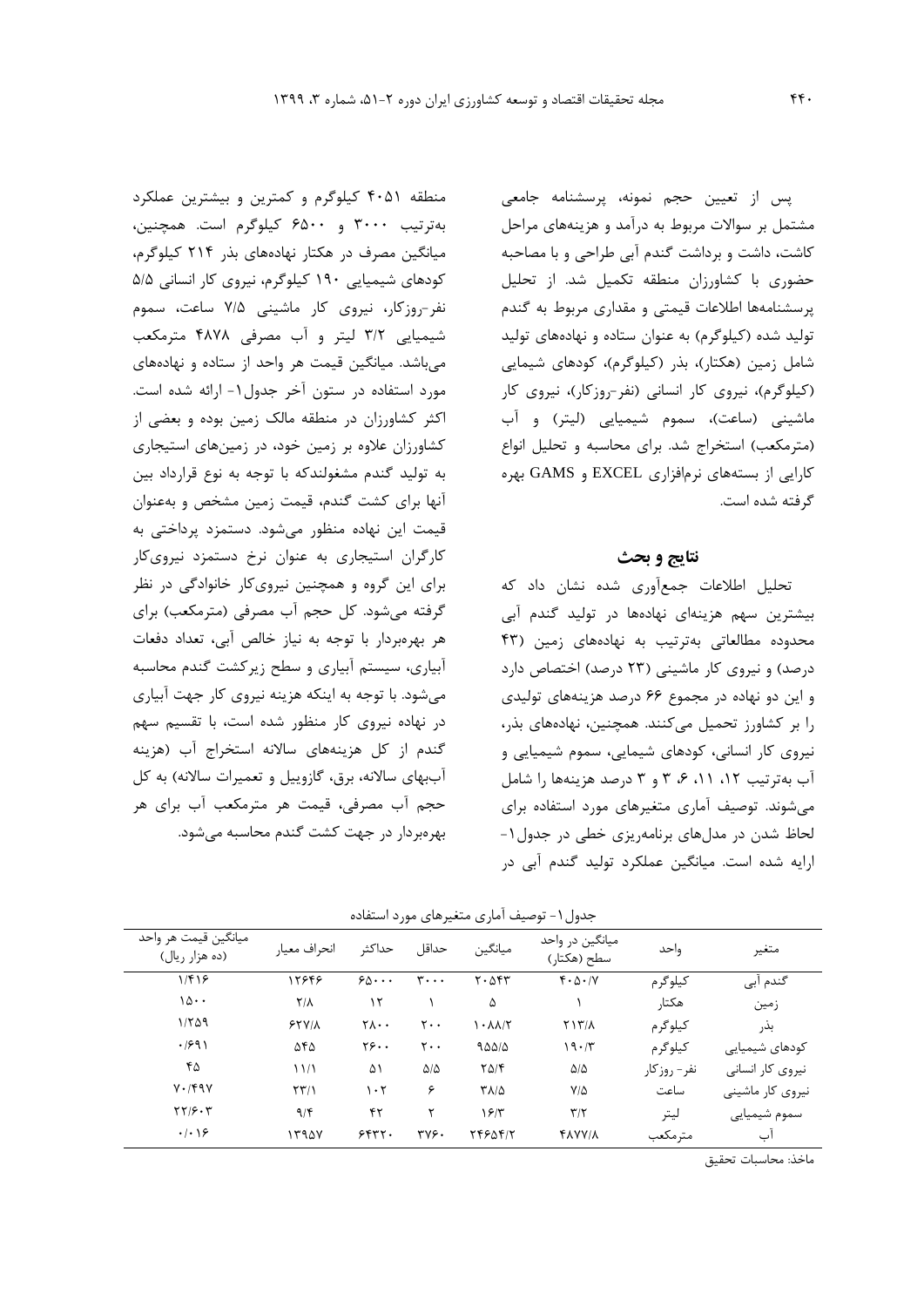توصیف آماري نتایج محاسبه کارایی فنی و مقیاس گندمکاران آبی محدوده به تفکیک نهاده و ستادهگرا در جدول-2 و توزیع فراوانی آنها در نمودارهاي 1 و 2 ارائه شده است. با توجه به جدول-2 ملاحظه میشود، میانگین کارایی فنی نهادهگرا تحت بازده ثابت و متغیر و کارایی مقیاس بهترتیب ،70/2 74/5 و 94/4 درصد، کمترین آنها بهترتیب ،45/8 48/2 و 54 درصد و بیشترین آنها 100 درصد و بهمعناي حداکثر کارایی است. بیشترین فراوانی کارایی فنی تحت بازده ثابت در بازه 50-60 درصد، در بازده متغیر در بازه 60-70 درصد و در کارایی مقیاس در بازه 90-100 درصد است. وجود شکاف 54/2 و 51/8 درصدي بین بیشترین و کمترین کارایی فنی نهادهگرا تحت بازده ثابت حاکی از آن است که هنوز پتانسیل زیادي براي افزایش کارایی فنی وجود دارد و گندمکاران محدوده بهطور متوسط داراي پتانسیل 29/8 و 25/5 درصدي کاهش در مقدار مصرف نهادهها بوده و میتوانند بدون کاهش در تولید خود از نهادههاي مورد استفاده بکاهند. متوسط و توزیع

فراوانی کارایی فنی و مقیاس ستادهگرا تا حدود زیادي مشابه نهادهگراست و تنها تفسیر آنها متفاوت است. متوسط کارایی فنی ستادهگرا تحت بازده ثابت و متغیر بهترتیب 70/6 و 73/5 درصد است و به این معناست که گندمکاران محدوده بطور متوسط داراي پتانسیل 29/4 و 26/5 درصدي افزایش کارایی و دستیابی به حداکثر محصول با توجه به سطح ثابت نهادههاي تولیدي خود را دارند. با توجه به اینکه ناکارایی فنی، مدیریتی و مقیاس نهادهگرا برای گندمکاران محدوده بهترتیب ۲۹/۸، ۲۵/۵ و 5/6 درصد میباشد، میانگین کارایی فنی مزارع با حذف ناکارایی مقیاس از 70/2 به 74/5 درصد افزایش پیدا میکند. حذف ناکارایی مقیاس به این صورت میتواند مورد توجه قرار گیرد که واحدهاي داراي بازده نزولی نسبت به مقیاس، از افزودن نهادههاي تولید به فرایند تولید اجتناب و واحدهاي داراي بازده افزایشی نسبت به مقیاس، با افزایش نهادههاي تولید، علاوه بر افزایش تولیدات خود، باعث بهبود و افزایش کارایی مقیاس میشوند.

جدول-2 توصیف آماري نتایج محاسبه کارایی فنی و مقیاس گندمکاران آبی به تفکیک نهاده و ستادهگرا

| انحراف معيار          | حداكث | حداقل        | ميانگين                                | انواع كارايي                      |
|-----------------------|-------|--------------|----------------------------------------|-----------------------------------|
| .195                  |       | $\cdot$ /۴۵۸ | $\cdot$ /Y $\cdot$ $\cdot$             | كارايي فني نهاده گرا (بازده ثابت) |
| .198                  |       | .7617        | $\cdot$ / $\vee$ $\uparrow$ $\uparrow$ | کارایی فنی نهادهگرا (بازده متغیر) |
| $\cdot$ / $\cdot$ Y A |       | .788         | .1988                                  | کارایی مقیاس نهادهگرا             |
| .78                   |       | .761         | $\cdot$ /Y $\cdot$ 6                   | كارايي فني ستاده گرا (بازده ثابت) |
| .198V                 |       | .7847        | $\cdot$ / $\vee$ $\sim$                | کارایی فنی ستادهگرا (بازده متغیر) |
| .  .9                 |       | .788         | .1908                                  | کارایی مقیاس ستادهگرا             |

ماخذ: یافتههاي تحقیق



نمودار ۱- توزیع فراوانی کارایی فنی و کارایی مقیاس نهادهگرا تحت بازده ثابت و متغیر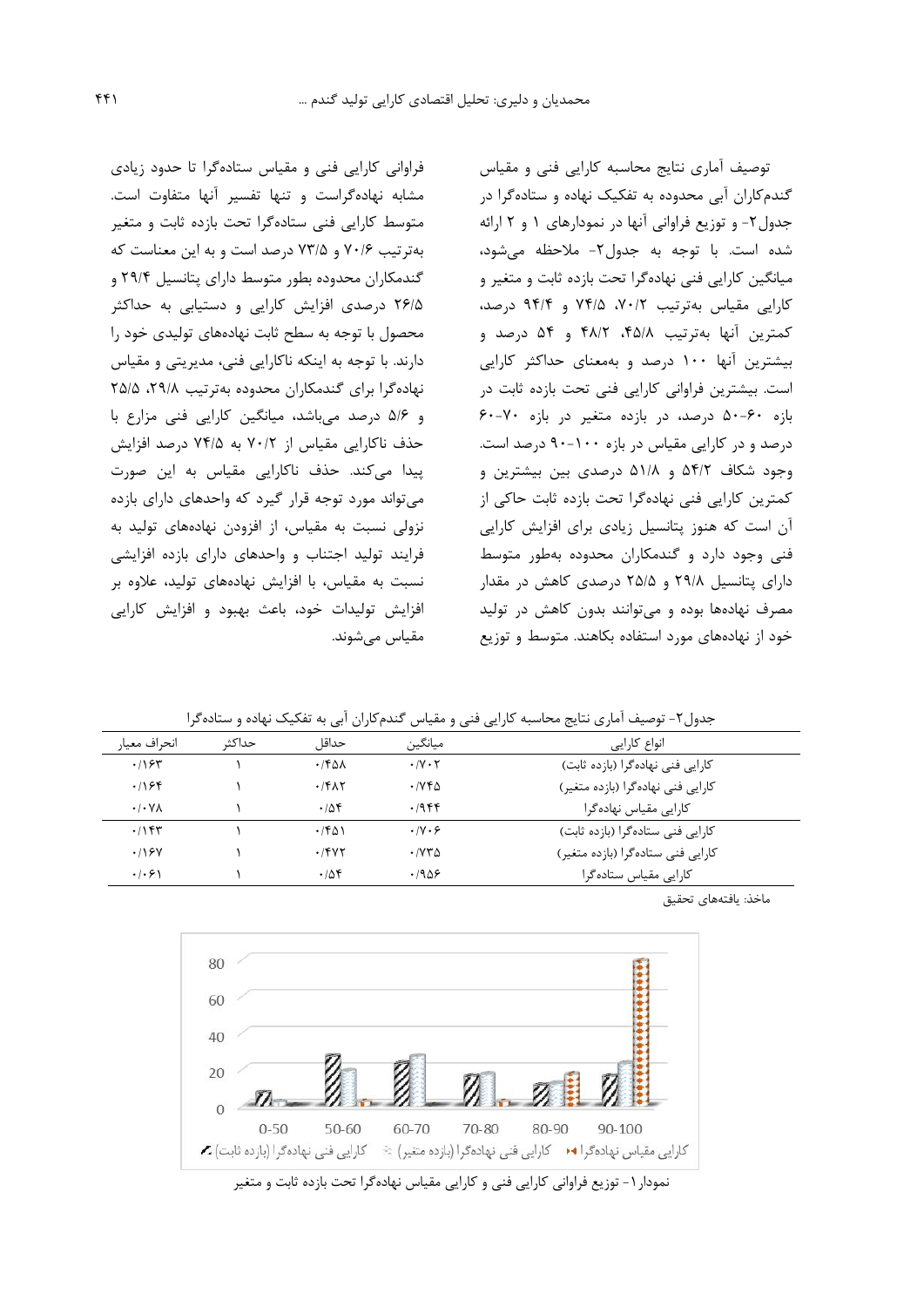

نمودار-2 توزیع فراوانی کارایی فنی و کارایی مقیاس ستادهگرا تحت بازده ثابت و متغیر

میکنند. بنابراین، بهنظر میرسد مصرف بیشتر نهادهها و افزایش مقیاس تولید در جهت افزایش سطح تولید و درآمد زارعین محدوده، تصمیم مناسبی باشد. منطق اقتصادي این تصمیم در این است که در حالت بازده افزایشی نسبت به مقیاس، نسبت افزایش در محصول بیش از افزایش در نهادههاست و با فرض ثابت بودن قیمت تمامی عوامل تولید، این امر باعث حرکت روي منحنی هزینه متوسط شده و هزینه واحد تولیدي با افزایش اندازه و مقیاس تولید کاهش مییابد. دو عامل تخصص و تقسیم کار و عوامل تکنولوژیکی به تولیدکنندگان این امکان را میدهد که از راه افزایش مقیاس تولید، هزینه واحد تولیدي را کاهش دهند.

پس از محاسبه کارایی فنی تحت بازده ثابت، متغیر و غیرافزایشی نسبت به مقیاس و همچنین، کارایی مقیاس در دو حالت نهاده و ستادهگرا، بازده نسبت به مقیاس کشاورزان مختلف محاسبه شده که نتایج آن در جدول3 ارایه شده است. کشاورزي محدوده مطالعاتی عمدتاً معیشتی و کوچک مقیاس بوده و هدف اصلی کشاورزان کاهش هزینههاي تولید است که نتایج مطالعه نیز این مهم را تایید میکند. ملاحظه میگردد در حالت نهاده و ستادهگرا بهترتیب 74 و 54 درصد در بازده افزایشی نسبت به مقیاس، 18 و 40 درصد در بازده کاهشی و تنها 8 و 6 درصد کشاورزان محدوده مطالعاتی در مقیاس بهینه (بازده ثابت نسبت به مقیاس) فعالیت

جدول-3 بازده نسبت به مقیاس گندمکاران آبی محدوده مورد مطالعه

| سهم (درصد) |                  | نوع بازده نسبت به مقياس                |  |  |  |
|------------|------------------|----------------------------------------|--|--|--|
| استاده گ   | نهاده گ۱         |                                        |  |  |  |
|            |                  | بازده ثابت نسبت به مقياس (مقياس بهينه) |  |  |  |
| ۴٠         | ۱۸               | بازده کاهشی نسبت به مقیاس              |  |  |  |
| ۵۴         | ٧۴               | بازده افزایشی نسبت به مقیاس            |  |  |  |
| ۰۰۱        | $\bullet\bullet$ |                                        |  |  |  |

ماخذ: یافتههاي تحقیق

درصد، کمترین آنها بهترتیب 69/5 و 78/7 درصد و بیشترین آنها100 درصد و به معناي حداکثر کارایی است. بیشترین فراوانی کارایی تخصیصی تحت بازده ثابت مربوط به بازه 80-90 درصد و تحت بازده متغیر مربوط به بازه 90-100 درصد است. کارایی تخصیصی توصیف آماري نتایج محاسبه کارایی تخصیصی نهادهگرا تحت بازده ثابت و متغیر گندمکاران آبی محدوده مورد مطالعه در جدول-4 و توزیع فراوانی آن در نمودار3 ارایه شده است. میانگین کارایی تخصیصی (قیمتی) تحت بازده ثابت و متغیر بهترتیب 87/2 و90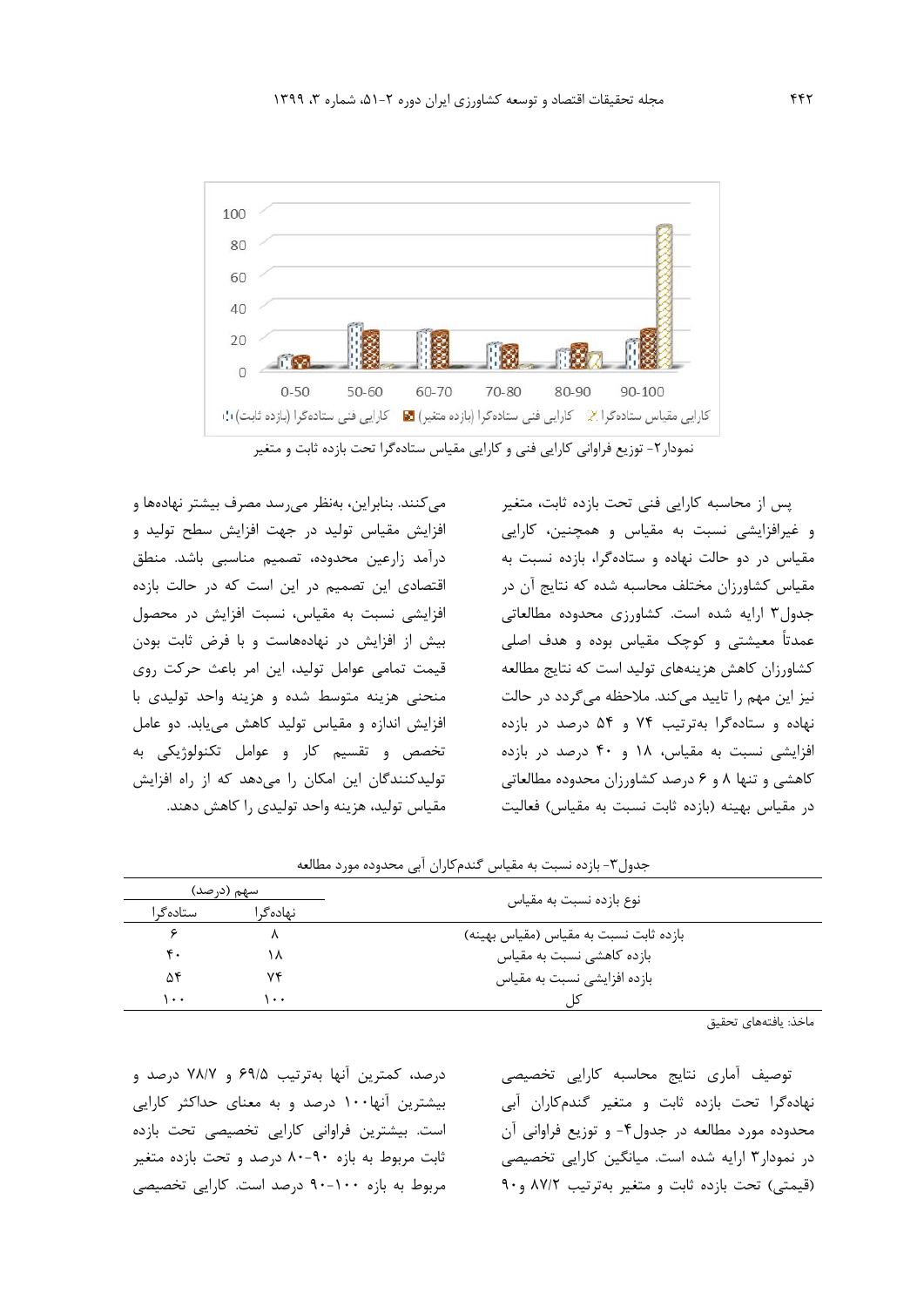نهادهگرا وضعیت گندمکاران در حداقل نمودن هزینه را نشان میدهد که در مقایسه با کارایی فنی وضعیت بهتري داشته و نشان میدهد که در استفاده از نهادهها براي تولید با کمترین هزینه تاحدودي موفق عمل کردهاند. میزان ناکارایی در تخصیص نهادههاي تولید به- منظور حداقل نمودن هزینههاي تولید تحت بازده ثابت و

متغیر بهطور متوسط بهترتیب 12/8 و 10 درصد است. بنابراین، گندمکاران مورد بررسی میتوانند بدون تغییر در سطح تولید خود و با استفاده اصولی و بهینه از نهادهها، در حدود 12/8 و 10 درصد صرفهجویی هزینهاي داشته و به درآمد خالص بیشتري دست یابند.

| انحراف معيا,                                 | حداكث | حداقا                 | ميانگين             | انواع كارايي                         |
|----------------------------------------------|-------|-----------------------|---------------------|--------------------------------------|
| .4.49                                        |       | $.199\Delta$          | .701                | کارایی تخصیصی نهادهگرا (بازده ثابت)  |
| $.$ $\cdot$ $\uparrow$ $\uparrow$ $\uparrow$ |       | $\cdot$ /Y $\wedge$ Y | $\cdot/9$           | کارایی تخصیصی نهادهگرا (بازده متغیر) |
| .1188                                        |       | $\cdot$ /۴۰۹          | $\cdot$ /6 $\wedge$ | کارایی هزینه (بازده ثابت)            |
| .191                                         |       | .756                  | .19YY               | کارایی هزینه (بازده متغیر)           |

جدول-4 توصیف آماري نتایج محاسبه کارایی تخصیصی و هزینه گندمکاران آبی

ماخذ: یافتههاي تحقیق



نمودار-3 توزیع فراوانی کارایی تخصیصی تحت بازده ثابت و متغیر

پس از محاسبه کارایی فنی و تخصیصی (قیمتی)، از حاصلضرب آنها کارایی هزینه (اقتصادي) محاسبه میشود که نتایج آن در جدول 4 و توزیع فراوانی آن در نمودار 4 ارایه شده است. میانگین کارایی هزینه تحت بازده ثابت و متغیر بهترتیب 61 و 67/2 درصد، کمترین آنها بهترتیب 40/9 و 44/8 درصد و بیشترین آن 100 و به معناي حداکثر کارایی است. بیشترین و کمترین فراوانی در بازده ثابت بهترتیب مربوط به بازه کمتر از 50 درصد و 90-100 درصد و بیشترین و کمترین فراوانی در بازده متغیر بهترتیب مربوط به بازه 50-60 درصد و 90-80 درصد است. کارایی هزینه یکی از معیارهاي سنجش کسب درآمد و سوددهی واحدهاي تولیدي است که این معیار براي گندمکاران منطقه پایین بوده و بطور متوسط 39 و 32/8 درصد ناکارایی هزینهاي دارند. متوسط کارایی هزینه (اقتصادي)گندمکاران محدوده

مطالعاتی از کارایی فنی آنها پایینتر و استفاده ناکارا از نهادهها با مدیریت نامناسب آنها همراه شده است که انتظار میرود تاثیر منفی بر سودآوري کشاورزان منطقه داشته باشد. پتانسیل زیادي براي افزایش کارایی هزینهاي گندمکاران وجود دارد که با مدیریت صحیح و مصرف نهادهها در سطح بهینه و با حفظ سطح تولید فعلی بهمیزان 39 و 32/8 درصد هزینههاي تولید را کاهش و کارایی هزینهاي را افزایش داد. در جدول-5 مقادیر مصرف واقعی و بهینه نهادهها براي کاهش هزینهها و افزایش کارایی هزینهاي ارائه شده است. پس از محاسبه مقادیر مازاد مصرف نهادهها که پیشتر به آن اشاره شد، ناکارایی مصرف نهادههاي مختلف از تقسیم مقادیر مازاد بر مصرف واقعی محاسبه خواهد شد که نتایج آن در جدول5 ارایه شده است.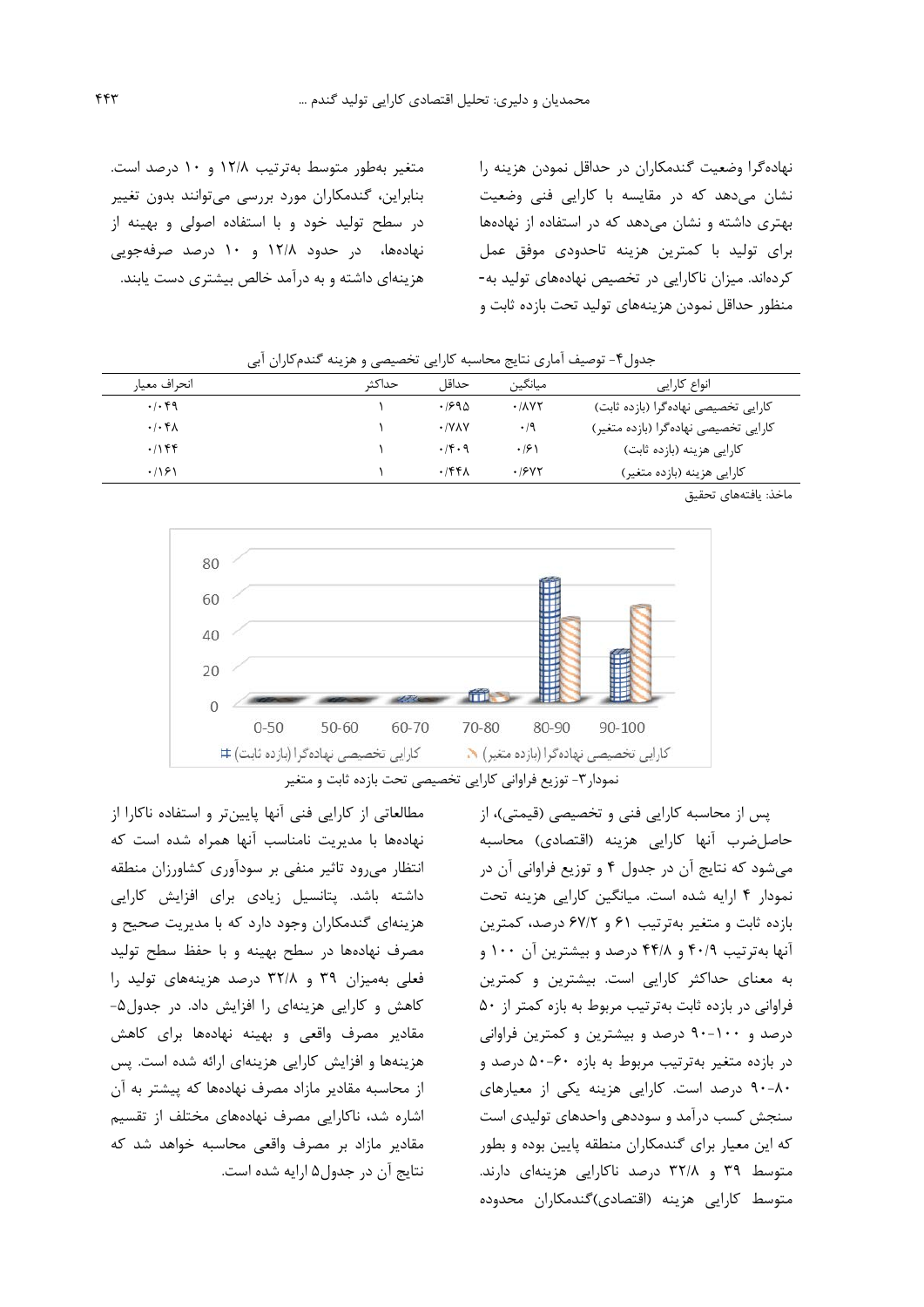|                |                  | <i>ت</i> "ب              |                         | .            |                                          | ັ                       |                                |
|----------------|------------------|--------------------------|-------------------------|--------------|------------------------------------------|-------------------------|--------------------------------|
| آب             | سموم             | نیروی کار                | نیروی کار               | كودهاى       | بذر                                      |                         |                                |
| (مترمكعب)      | شیمیایی          | ماشيني                   | انسانی                  | شیمیایی      | (کیلوگرم)                                | زمين<br>(هکتار)         |                                |
|                | (ليتر)           | (ساعت)                   | (نفر-روزكار)            | (کیلوگرم)    |                                          |                         |                                |
| 7484417        | ۱۶۳              | ٣٨/٥                     | $Y\Delta/\mathfrak{F}$  | 900/0        | $\lambda$ - $\lambda$ $\lambda$ / $\tau$ | ۵                       | ميانگين مصرف واقعي             |
| $1YY9Y/\Delta$ | ٨                | $Yf/\lambda$             | ۱۶۳                     | <b>FYA/A</b> | 555/                                     | $\mathbf{r}/\mathbf{r}$ | ميانگين مصرف بهينه             |
| VYA9/V         | $\lambda/\tau$   | ۱۴۱۴                     | 9/1                     | 478/Y        | 48118                                    | 1/9                     | مازاد مصرف                     |
| $Y \Upsilon$   | $\Delta \cdot 9$ | $\mathbf{y}(\mathbf{y})$ | $\Gamma \Delta/\Lambda$ | 4919         | $f\uparrow/\uparrow$                     | ۳۸                      | درصد ناکارایی در مصرف<br>نهاده |
|                |                  |                          |                         |              |                                          |                         |                                |

جدول۵- میانگین مصرف واقعی و بهینه نهادهها برای افزایش کارایی هزینه

ماخذ: یافتههاي تحقیق

براي دستیابی به حداکثر کارایی هزینه (اقتصادي)، بایستی مازاد مصرف نهادهها کاهش یافته و به مقادیر بهینه نزدیک شوند. بر اساس یافتههای جدول۵، گندمکاران محدوده مورد مطالعه در مصرف تمامی نهادهها داراي مازاد هستند که بیشترین مازاد بهترتیب مربوط به نهادههاي سموم شیمیایی، کودهاي شیمیایی و بذر و کمترین مازاد بهترتیب مربوط به نهادههاي آب،

نیروي کار انسانی، زمین و نیروي کار ماشینی است. بنابراین، بر اساس یافتههاي جدول،5 بدون تغییر سطح محصول فعلی زارعین محدوده و با کاهش حدود 50 درصدي در مصرف نهادههاي سموم و کودهاي شیمیایی و کاهش حدود 30 درصدي در مصرف منابع آبی، علاوه بر کاهش هزینههاي تولیدي کمک شایانی به بهبود کیفیت محیطزیست خواهد شد.



نمودار-4 توزیع فراوانی کارایی هزینه تحت بازده ثابت و متغیر

ثابت نهادهها، در کارایی درآمدي هدف دستیابی به حداکثر درآمد ممکن و در کارایی فنی ستاده محور هدف دستیابی به حداکثر تولید ممکن است. بنابراین وقتی در مورد کارایی یک ستاده (گندم) بحث میشود، انتظار میرود که مقادیر محاسباتی کارایی درآمدي و کارایی فنی ستاده محور بسیار نزدیک به هم باشند و اختلاف ناچیز آنها مربوط به متفاوت بودن قیمت فروش محصول گندم در مزارع مختلف باشد. ملاحظه میگردد گندمکاران مورد مطالعه در مقایسه با کارایی هزینه (اقتصادي) وضعیت بهتري داشته و متوسط کارایی درآمدي از کارایی هزینه بیشتر ولی از کارایی مدیریتی،

مشخصات آماري نتایج محاسبه کارایی درآمد و سودآوري گندمکاران آبی محدوده مطالعه در جدول6 ارایه شده است. میانگین کارایی درآمدي تحت بازده ثابت و متغیر بهترتیب 70/2 و73/5 درصد، کمترین آنها بهترتیب 45/8 و 47/2 درصد و بیشترین آن 100 درصد است. بیشترین فراوانی در کارایی درآمدي بازده ثابت و متغیر بهترتیب مربوط به بازه 50-60 و 90-100 درصد و کمترین فراوانی مربوط به بازه کمتر از 50 درصد است. لازم به توضیح است که مقادیر کارایی درآمدي تا حدود زیادي شبیه به مقادیر کارایی فنی ستاده محور است که در جدول2 ارایه شده بود. با توجه به سطح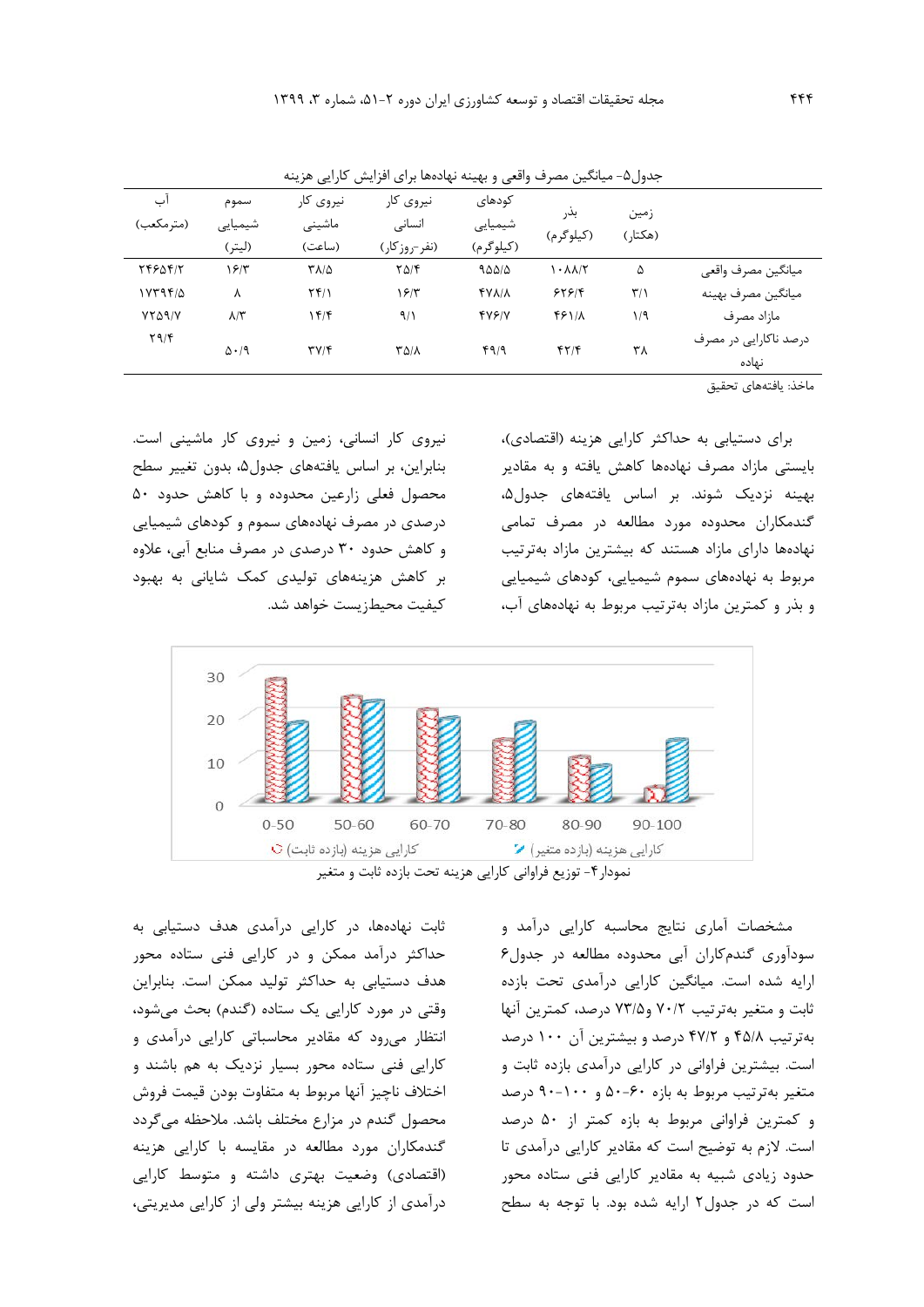مقیاس و تخصیصی کمتر است. متوسط کارایی درآمدي کشاورزان منطقه پایین بوده بهطوريکه ناکارایی درآمدي در بازده ثابت و متغیر بهترتیب 29/8 و 26/5 درصد است، بنابراین بطور متوسط پتانسیل افزایش

29/8 و 26/5 درصدي درآمد گندمکاران مورد مطالعه بدون تغییر در سطح نهادهها و تنها با مدیریت بهتر و استفاده کارآمدتر از آنها وجود دارد.



نمودار ۵- توزیع فراوانی کارایی درآمد تحت بازده ثابت و متغیر

جدول۶- توصیف آماری نتایج محاسبه کارایی درآمد و سود گندمکاران آبی

| انحراف معيار | حداكثہ | حداقا                              | ميانگين                    | انواع کارایی               |
|--------------|--------|------------------------------------|----------------------------|----------------------------|
| .195         |        | ۰/۴۵۸                              | $\cdot$ /Y $\cdot$ $\cdot$ | کارایی درآمد (بازده ثابت)  |
| .198V        |        | .7847                              | $\cdot$ / $\vee$ $\sim$    | کارایی درآمد (بازده متغیر) |
| .118         |        | $\cdot$ / $\cdot$ \ $\Delta$       | ۰۱۲۶                       | کارایی سود (بازده ثابت)    |
| .795         |        | $\cdot$ / $\cdot$ $\tau$ $\lambda$ | .199                       | کارایی سود (بازده متغیر)   |

ماخذ: یافتههاي تحقیق

همانطور که پیشتر نیز اشاره شد، محاسبه کارایی سود منبع مهمتري از اطلاعات را براي مدیریت واحدهاي تصمیمگیري فراهم کرده و دستیابی به کارایی سود علاوهبر تولید با حداقل هزینه، نیازمند حداکثرسازي درآمدها نیز هست. همانطور که در جدول6 مشاهده میگردد، میانگین کارایی سود تحت بازده ثابت و متغیر بهترتیب 26 و 26/9 درصد، کمترین آن بهترتیب 1/5 و 2/8 درصد و بیشترین آن 100 درصد است. بیشترین و کمترین فراوانی در کارایی سود بهترتیب مربوط به بازه کمتر از 50 درصد و 80-90

درصد است. ملاحظه میگردد گندمکاران مورد بررسی از نظر سودآوري وضعیت بسیار بدي داشته و متوسط کارایی سودآوري بسیار پایین بوده بهطوريکه ناکارایی سودآوري حدود 74 درصد است. لذا به نظر میرسد بهعلت ضعف مدیریت، کارایی هزینه با کارایی درآمد توام انجام نشده و تنها به یکی از جنبههاي سودآوري توجه شده است. لذا، با مدیریت بهتر و استفاده کارآمدتر از نهادهها، بهطور متوسط پتانسیل افزایش 74 درصدي سودآوري گندمکاران محدوده وجود دارد.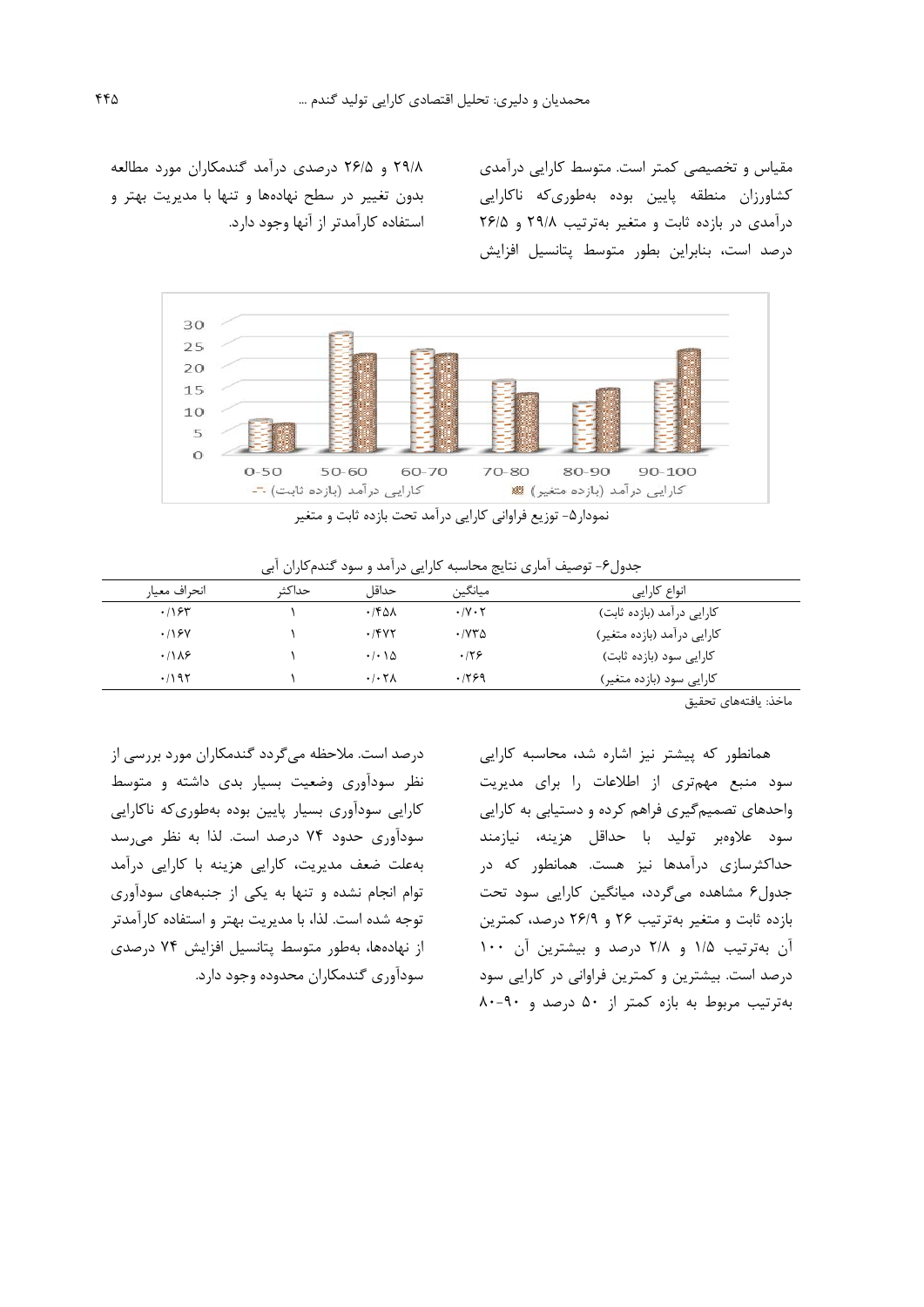

نمودار-6 توزیع فراوانی کارایی سود تحت بازده متغیر

## **نتیجهگیري**

عملکرد تولید محصولات کشاورزي در ایران و اغلب کشورهاي در حال توسعه بهعلت استفاده غیربهینه از عوامل تولید و پایین بودن کارایی، فاصله زیادي با کشورهاي توسعه یافته دارد. بنابراین، با شناخت امکانات و محدودیتهاي موجود در بخش کشاورزي، مناسبترین راهکار براي کاهش هزینهها و افزایش درآمد و سودآوري، تخصیص مطلوب عوامل تولید موجود و بهبود کارایی است. با توجه به اهمیت استراتژیک گندم و عملکرد پایین آن، بکارگیري منطقی و بهینه نهادهها و برنامهریزي در جهت افزایش کارایی آن ضروري است. در تحقیق حاضر، کارایی فنی، تخصیصی، اقتصادي، درآمد و سودآوري کشاورزان گندمکار محدوده مطالعاتی روانسر-سنجابی کرمانشاه در سال زراعی 1396-97 به روش DEA و با استفاده از دادههاي جمعآوري شده از 100 پرسشنامه تکمیلی محاسبه شده است. در مطالعه حاضر، میانگین کارایی فنی، مدیریت و مقیاس گندمکاران آبی محدوده مطالعاتی بهترتیب،70/2 74/5 و 94/4 درصد محاسبه شده است. بنابراین، کشاورزان گندمکار از لحاظ فنی در وضعیت تقریباً مطلوبی هستند، اما میتوانند با کاهش استفاده از نهادهها و بدون تغییر در سطح محصول کارایی فنی را افزایش دهند. میانگین کارایی تخصیصی و اقتصادي با بازده متغیر نسبت به مقیاس بهترتیب 90 و 67/2 درصد محاسبه شده است که استفاده ناکارا به همراه مدیریت نامناسب نهادهها از دلایل آن میباشد. همچنین میانگین کارایی درآمد و سودآوري بهترتیب 73/5 و 26/9 درصد محاسبه شده است. ملاحظه

میگردد گندمکاران مورد بررسی از نظر کارایی هزینه و درآمد در وضعیت نامطلوبی قرار دارند و بدتر اینکه کارایی هزینه با کارایی درآمد توام صورت نگرفته و تنها به یکی از جنبههاي سودآوري توجه شده است. بنابراین، همانطور که انتظار میرفت کارایی سودآوري مزارع مورد بررسی بسیار پایین بوده است. نتایج مطالعه نشان داد که با استفاده از تکنولوژي فعلی و استفاده مطلوبتر از آن میتوان کارایی را تا رسیدن به مرز کاراي تولید افزایش داد. علاوه بر این تفاوت چشمگیري بین بهترین و بدترین بهرهبردار در کشاورزان مورد بررسی وجود دارد که بایستی زمینهاي براي ارتباط گندمکاران موفق و انتقال تجربیات و روشهاي مورد استفاده آنان به سایرین فراهم شود. بر اساس یافتههاي مطالعه 74 درصد از گندمکاران مورد بررسی داراي بازدهی فزاینده نسبت به مقیاس هستند، بنابراین، افزایش مقیاس تولید در جهت کاهش هزینهها و افزایش تولید و درآمد زارعین مورد مطالعه، تصمیم مناسبی بهنظر میرسد. بر اساس نتایج، کشاورزان در مصرف نهادههاي کودها و سموم شیمیایی و بخصوص آب بهعنوان مهمترین نهاده لازم در بخش کشاورزي بصورت بهینه رفتار نمیکنند. لذا، بدون کاهش سطح محصول و با کاهش حدود 50 درصدي در مصرف نهادههاي سموم و کودهاي شیمیایی و کاهش حدود 30 درصدي در مصرف منابع آبی، علاوه بر کاهش هزینههاي تولیدي، کمک شایانی به بهبود کیفیت محیطزیست خواهد شد. با توجه به خشکسالیهاي اخیر و افت شایان توجه سفرههاي آب زیرزمینی محدوده مطالعاتی و داشتن پتانسیل کاهش مصرف آب، لزوم توجه به توزیع مناسب آب توسط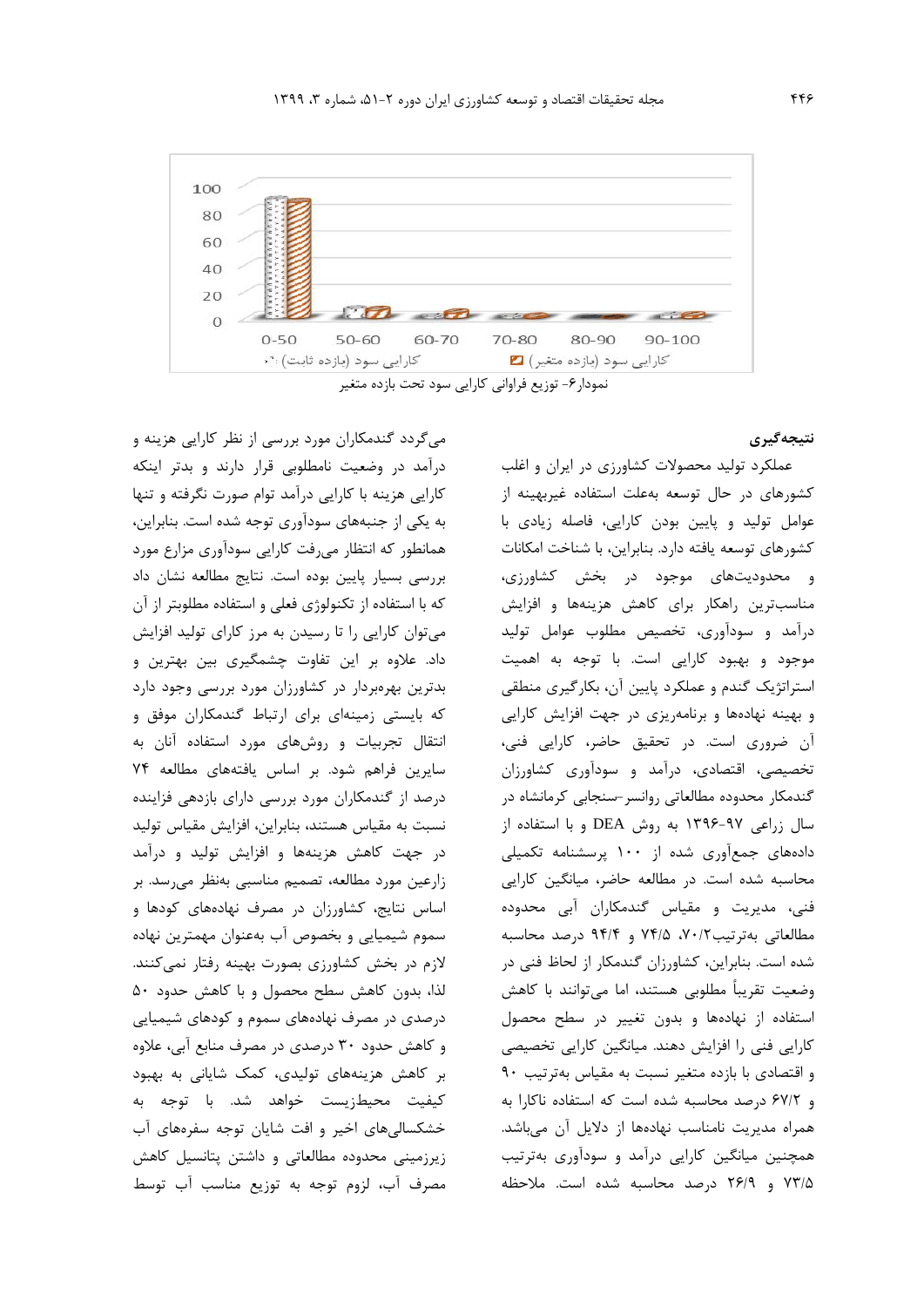محدوده بسیار پایین است که حاکی از عدم موفقیت و مسئولان ذيربط با فراهم کردن خدمات ترویجی و کشاورزان سود لازم را از فعالیت خود کسب نمیکنند. استفاده بهینه از نهادهها، کشاورزان را یاري کنند. بنابراین، کشاورزان میتوانند با مدیریت صحیح نهادهها، هزینهها و فروش محصول، علاوه بر کاهش هزینه، درآمد و سود خود را افزایش دهند. در این راستا، بایستی دولت انتقال جدیدترین یافتههاي مراکز تحقیقاتی در زمینه

نهادهاي ذيربط و ارایه تسهیلات ارزان قیمت بکارگیري فنآوريهاي جدید آبرسانی در منطقه ضروري است. کارایی اقتصادي، درآمدي و سودآوري گندمکاران کشاورزان در تولید اقتصادي گندم است، بطوريکه

#### **REFERENCES**

- 1. Abdpour, A. Asadabadi, A. & Sha'ban Ali Femi, H. (2016). Analyzing the Role of Factors Affecting Date Production Efficiency in Bam City: A Data Envelopment Analysis Approach. *Iranian Journal of Agricultural Economics and Development Research*, 2(3), 518-507. (In Farsi).
- 2. Abdshahi, A. Taki, M. golabi M.R & Haddad, M. (2013). Investigation of Energy Efficiency of Wheat Crop by Data Envelopment Analysis Case Study: Mahyar Plain, Shahreza. *Economics and Agriculture,* 7 (4), 74-57. (In Farsi).
- 3. Ajabshirchi oskooei, y. Taki, M. Abdi, R. Ghobadi Far, A. & Ranjbar, A. (2011). Investigation of Energy Efficiency in Dry Wheat Cultivation by Data Envelopment Analysis (DEA) Technique (Case Study: Silakhor Plain). *Agricultural Machinery,* 1 (2), 132-122. (In Farsi).
- 4. Alemdar, T., & Oren, M. N. (2006). Determinants of technical efficiency of wheat farming in Southeastern Anatolia, Turkey: a nonparametric technical efficiency analysis. *Journal of Applied sciences*, 6(4), 827-830.
- 5. Aref, B. & Imami Maybodi, A. (2014). Measuring Technical, Allocative, Economic and Productivity of Iran's Sub-sector of Agriculture by Nonparametric Method (Emphasizing on Irrigated Watermelon Crop), *Journal of Agricultural Economics Research*, 6(3), 66-43. (In Farsi).
- 6. Ariff, M., & Luc, C. (2008). Cost and profit efficiency of Chinese banks: A non-parametric analysis. *China Economic Review*, 19(2), 260-273.
- 7. Bader, M. K. I., Mohamad, S., Ariff, M., & Hassan, T. (2007). Cost, Revenue, and Profit Efficiency of Conventional versus Islamic Banks: Financial Ratios Approach. *Review of Islamic Economics*, 11(1), 89- 106.
- 8. Benin, S., Smale, M., Pender, J., Gebremedhin, B., & Ehui, S. (2004). The economic determinants of cereal crop diversity on farms in the Ethiopian highlands. *Agricultural Economics*, 31(2‐3), 197-208.
- 9. Bjurek, H., Hjalmarsson, L., & Forsund, F. R. (1990). Deterministic parametric and nonparametric estimation of efficiency in service production: A comparison. *Journal of Econometrics*, 46(1-2), 213-227.
- 10.Borimnejad, v and Mohtashami, t. (2009). Study of Technical Efficiency of Wheat Production in Iran: A Case Study, *Agricultural Economics Research*, 1(1), 75-93. (In Farsi).
- 11.Borimnejat, V. (2006). Factors Influencing Technical Performance of Wheat Farmers in Qom Province Using Random Boundary Hybrid Model and Path Analysis. *Agricultural Economics and Development*, 14 (1), 39-23. (In Farsi).
- 12.Čechura, L. (2010). Estimation of technical efficiency in Czech agriculture with respect to firm heterogeneity. *Agricultural Economics,* 56(4), 183-191.
- 13.Coelli, T. J., Rao, D. S. P., O'Donnell, C. J., & Battese, G. E. (2005). *An introduction to efficiency and productivity analysis*. Springer Science & Business Media.
- 14.Cooper, W., Seiford L.M. & Tone K. (2000). *Data envelopment analysis: a comprehensive text with models, applications, reference and DEA-Solver software*. The Netherlands, Kluwer Academic Publishers.
- 15. Dadmand, F. & Naji azimi, Z. (2018). Application of fuzzy data envelopment analysis in evaluation of wheat production efficiency Case study: Torbat Heydariyeh city. *Agricultural Economics Research,* 10 (1), 87- 110. (In Farsi).
- 16. Das, A., & Ghosh, S. (2009). Financial deregulation and profit efficiency: A nonparametric analysis of Indian banks. *Journal of Economics and Business*, 61(6), 509-528.
- 17. Esfanjari kenari, r. (2011), Economic Study of Laying Poultry Industry Units, *M.Sc. thesis*, Faculty of Agriculture, Shiraz University. (In Farsi).
- 18. Farrell, M. J. (1957). The measurement of productive efficiency. *Journal of the Royal Statistical Society: Series A (General)*, 120(3), 253-281.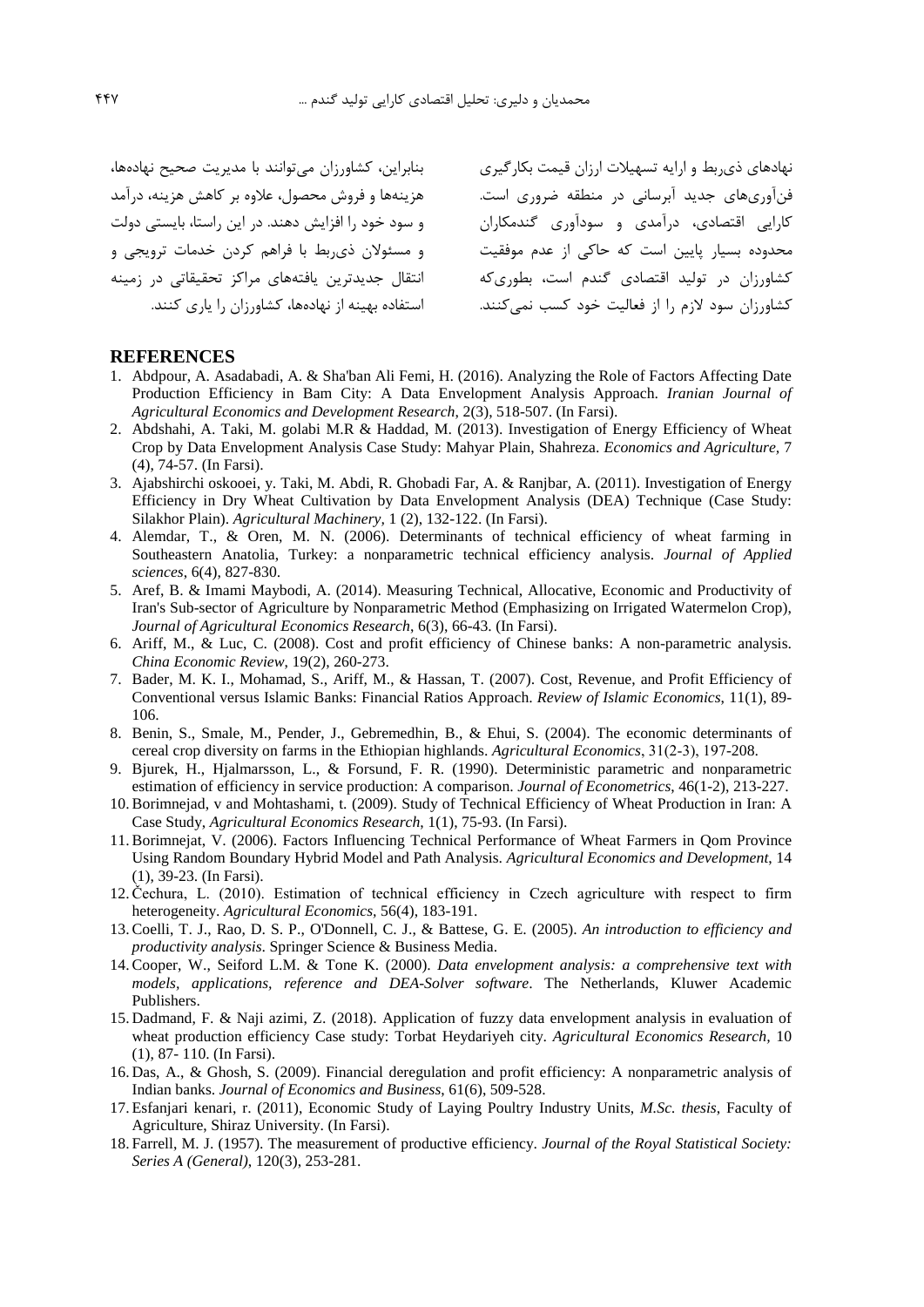- 19. Ganji, N. Yazdani, S. & Saleh, A. (2017). Identifying Factors Affecting the Efficiency of Water Institution on Alborz Province Wheat Production (Data Envelopment Analysis Approach). *Iranian Journal of Agricultural Economics and Development Research*, 2(1), 22-23. (In Farsi).
- 20. Garshasby, A. & Dadashi, S. (2015). Comparison of technical, allocative and economic efficiency of wheat in Iranian agriculture with emphasis on the period 2000-2009. A*gricultural Economics and Development* 18 (2), 96-75. (In Farsi).
- 21. Gołaszewski, J., van der Voort, M., Meyer-Aurich, A., Baptista, F., Balafoutis, A., & Mikkola, H. J. (2014). Comparative analysis of energy efficiency in wheat production in different climate conditions of Europe. *Journal of Agricultural Science and Technology*, 4(8), 632-640.
- 22. Greene, W.H. (1999). *Frontier Production Functions*. Handbook of Applied Econometrics. Vol. II. Edited by Pesaran M.H., and P. Schmidt. Blackwell.
- 23. Haghighatnejat, m. Yazdani, A. & Rafiee, H. (2013), Comparison of efficiency and productivity index in dairy farms: A case study of Isfahan. *Journal of Research in Ruminants*, 1(4), 177-194. (In Farsi).
- 24. Haji, J. (2007). Production efficiency of smallholders' vegetable-dominated mixed farming system in eastern Ethiopia: A non-parametric approach. *Journal of African Economies*, 16(1), 1-27.
- 25. Hoang, V. N., & Coelli, T. (2011). Measurement of agricultural total factor productivity growth incorporating environmental factors: a nutrients balance approach. *Journal of Environmental Economics and Management*, 62(3), 462-474.
- 26. Hosseinzadeh-Bandbafha, H., Safarzadeh, D., Ahmadi, E., & Nabavi-Pelesaraei, A. (2018). Optimization of energy consumption of dairy farms using data envelopment analysis–A case study: Qazvin city of Iran. *Journal of the Saudi Society of Agricultural Sciences*, 17(3), 217-228. (In Farsi).
- 27.Imami Maybodi, a. (2000). *Principles of Measuring Productivity and Productivity (Scientific and Practical)*, First Edition, Publishing Institute of Business Studies and Research, Tehran. (In Farsi).
- 28.Isik, I., & Hassan, M. K. (2002). Cost and profit efficiency of the Turkish banking industry: An empirical investigation. *Financial Review*, 37(2), 257-279.
- 29. Karimi, F. pirasteh, H. & Zahedi Keyvan, M. (2008). Determining the efficiency of wheat crop with respect to time and risk factors using interval data envelopment analysis and window data envelopment analysis. *Agricultural Economics and Development*, 16 (64), 159-139. (In Farsi).
- 30. Kazemi, M. & Nikkhah Farrkhani, Z. (2009). Application of Data Envelopment Analysis in Measuring and Analyzing the Relative Efficiency of Khorasan Razavi Provinces in Dry Wheat Cultivation. *Journal of Agricultural Economics and Development (Agricultural Science and Technology)*, (23)2, 87-94. (In Farsi).
- 31. Khoshnevisan, B., Rafiee, S., Omid, M., Mousazadeh, H., Shamshirband, S., & Ab Hamid, S. H. (2015). Developing a fuzzy clustering model for better energy use in farm management systems. *Renewable and Sustainable Energy Reviews*, 48, 27-34. (In Farsi).
- 32. Maganga, A. M. (2012). Technical efficiency and its determinants in Irish potato production: evidence from Dedza District, Central Malawi. *African Journal of Agricultural Research*, 7(12), 1794-1799.
- 33. Mardani, M. Sargazi, A. & Sabohi Sabooni, M. (2013). Evaluation of Sistan Wheat Fields Performance Using Integration of Optimization Model with Conservative Rate Control and Data Envelopment Analysis (RDEA) Parameters. *Agricultural Economics and Development (Agricultural Science and Technology),* 27 (3), 187-180. (In Farsi).
- 34. Masuda, K. (2016). Measuring eco-efficiency of wheat production in Japan: a combined application of life cycle assessment and data envelopment analysis. *Journal of Cleaner Production*, 126, 373-381.
- 35. Mehregan, M. R. (2004). *Quantitative Models in Organizational Performance,* Tehran, Tehran University Press. (In Farsi).
- 36. Molaei, M. Hesari, N. & Javanbakht, A. (2016). Estimation of input-oriented environmental performance of agricultural products (Case study: Environmental efficiency of rice production). *Agricultural Economics*, 11(2), 172-157. (In Farsi).
- 37. Mousavi, h. & Khalilian, S. (2005). Investigation of Factors Affecting the Technical Efficiency of Wheat Production. *Agricultural Economics and Development*, 13 (4), 60-45. (In Farsi).
- 38. Ohadi, N. Akbari, A. & Shahraki, J. (2015) Application of Data Envelopment Analysis to Determine Pistachio Efficiency in Sirjan, *Iranian Journal of Agricultural Economics and Development Research*, 46(1), 51-60. (In Farsi).
- 39.Rafati, M. P. Azarinfar Far, Y. Zadbarabari, A & Kazemnejad, A. (2011). Evaluation of technical, allocative and economic efficiency of cotton farmers in Golestan province using parametric method (Gorgan city case study). *Agricultural Economics Research,* 3 (1), 142-121. (In Farsi).
- 40.Ramanathan, R. (2006). A multi-factor efficiency perspective to the relationships among world GDP, energy consumption and carbon dioxide emissions. *Technological Forecasting and Social Change*, 73(5), 483-494.